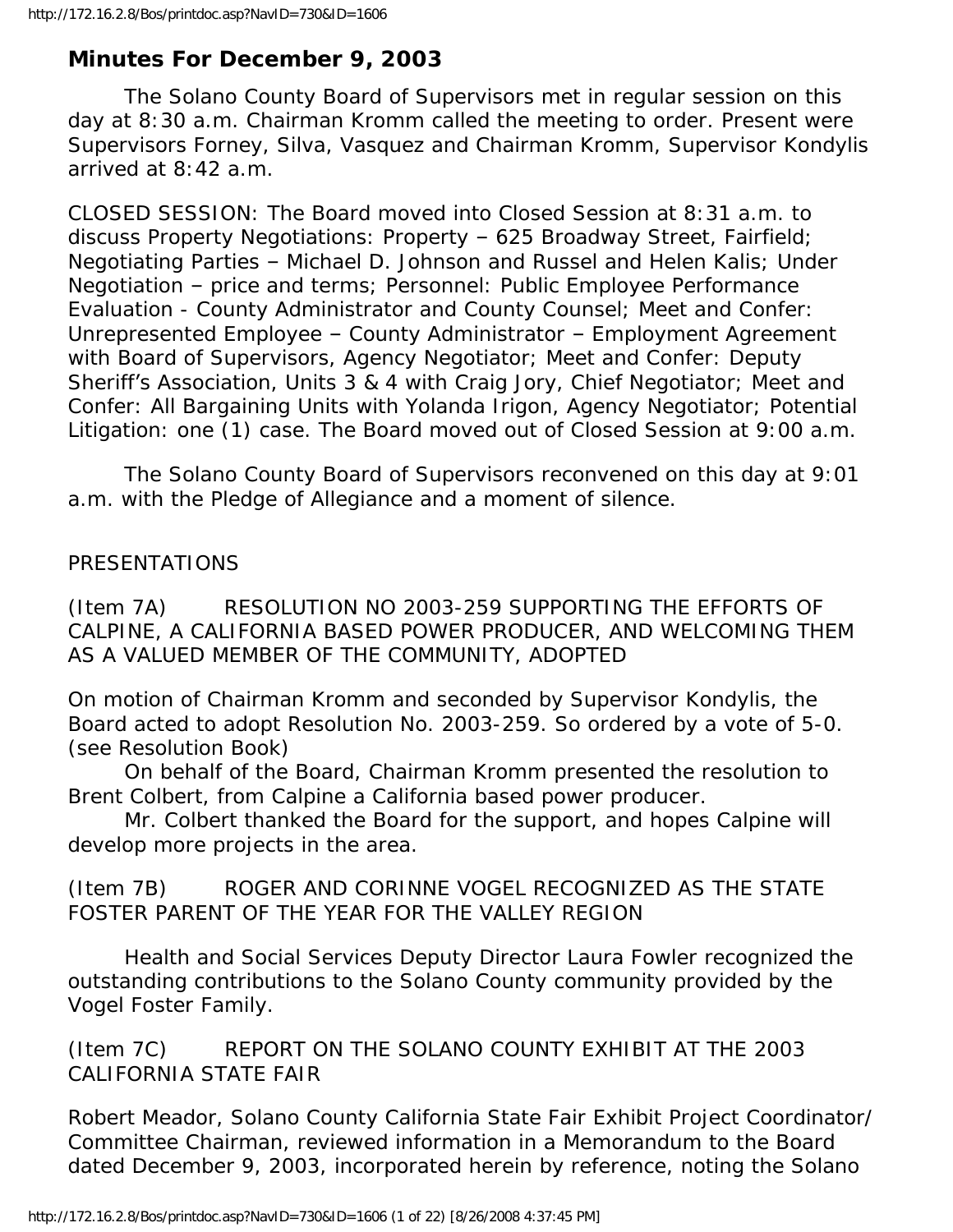County Exhibit at the 2003 California State Fair received a perfect score, garnered the Gold Metal Award, Best of Show Award, the Managers Award for maintaining and manning the exhibit during the fair, and on the closing weekend of the fair the exhibit received the People's Choice Award. Mr. Meador publicly acknowledged the many people who were dedicated and brought their talents to make the exhibit a success along with the many sponsors that provided the products displayed in the exhibit. Supervisor Vasquez thanked all involved discussed the great amount of work involved in this exhibit, and commended all for the perfect score.

(Item 7D) RESOLUTION NO. 2003-260 RECOGNIZING ANDREA VOSS UPON HER RETIREMENT FOR HER MANY YEARS OF SERVICE TO SOLANO COUNTY, AND PLAQUE OF APPRECIATION, APPROVED

On motion of Supervisor Kondylis and seconded by Supervisor Silva, the Board acted to adopt Resolution No. 2003-260. The Board further acted to authorize a Plaque of Appreciation for Andrea Voss. So ordered by a vote of 5-0. (see Resolution Book)

On behalf of the Board, Supervisor Silva presented Ms. Voss with Resolution No. 2003-260 and a Plaque of Appreciation honoring her upon her retirement after 14 years of service to Solano County as an Administrative Librarian. Ms. Voss noted how proud she is for being involved in such a successful Library Program.

Library Director Ann Cousineau noted the great things Andrea has done and how much she will be missed.

(Item 7E) RESOLUTION NO. 2003-261 RECOGNIZING PAULINE CREWS UPON HER RETIREMENT FOR HER MANY YEARS OF SERVICE TO SOLANO COUNTY, AND PLAQUE OF APPRECIATION, APPROVED

On motion of Supervisor Forney and seconded by Supervisor Kondylis, the Board acted to adopt Resolution No. 2003-261. The Board further acted to authorize a Plaque of Appreciation for Pauline Crews. So ordered by a vote of 5- 0. (see Resolution Book)

On behalf of the Board, Supervisor Forney presented Ms. Crews with Resolution No. 2003-261 and a Plaque of Appreciation honoring her upon her retirement after 30 years of service to Solano County as an Employment and Eligibility Services Manager in Health and Social Services.

Ms. Crews noted how she has enjoyed working for the County and the opportunities she has received, and will now be going into community service work in Rio Vista to help the community.

Health and Social Services Deputy Director Vickie Sparks lead the group in "Happy Trails" to honor Ms. Crews.

ITEMS FROM THE FLOOR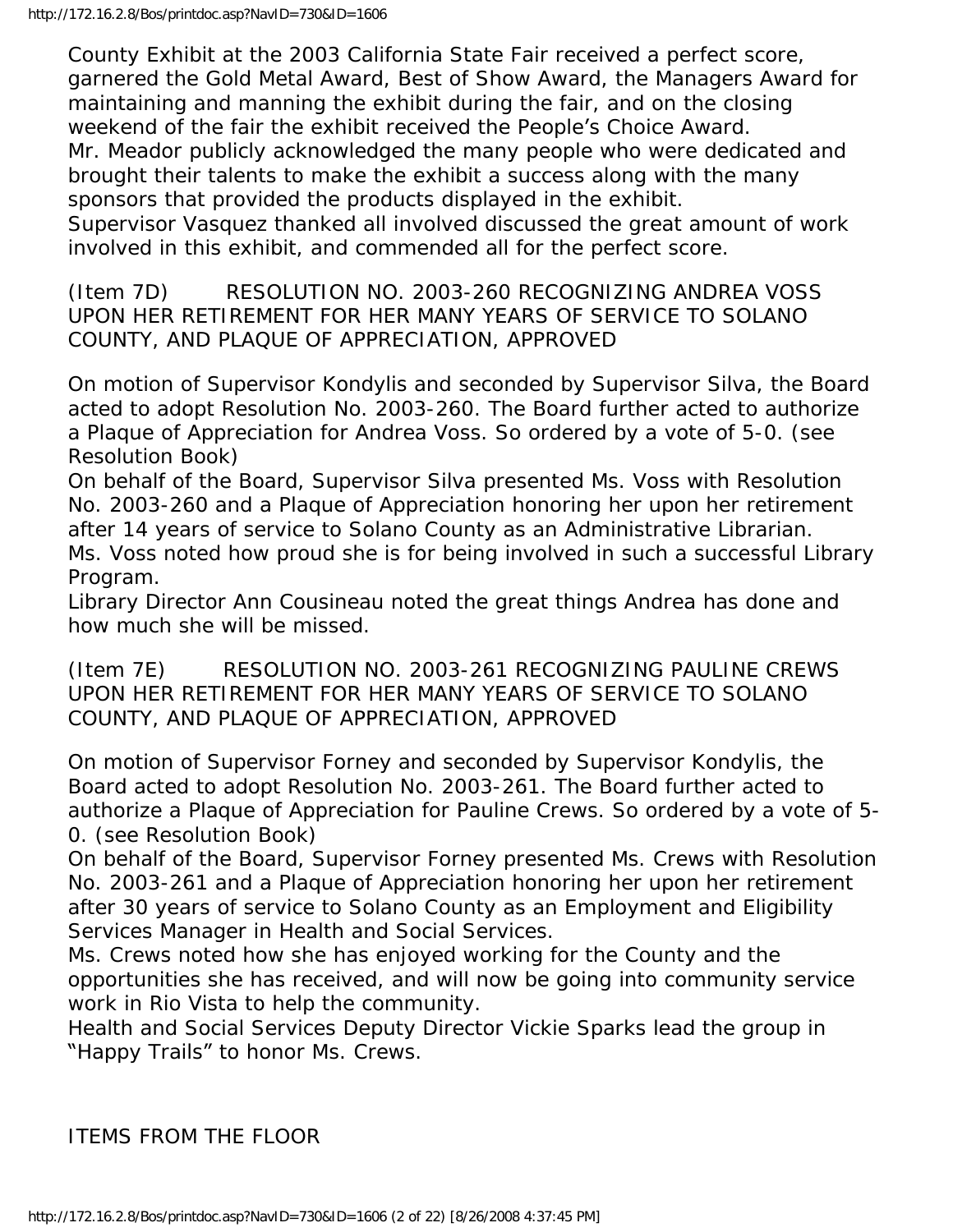#### APPEARANCES BY BARBARA VANPUTTEN AND LISA LAFARGA-STEVEN RE A SOLANO COUNTY MUSEUM

 Barbara Van Putten, Solano County Historical Society, discussed a portion of Solano County history, presented a letter to the Board from the Historical Society dated December 5, 2003, incorporated herein by reference, requesting the opportunity for a full presentation on January 27, 2004 relative to the goal of placing a County museum in Fairfield.

Lisa LaFarga-Steven, Chair of the New Year's Eve Gala Committee, noted the community support for the fundraising event to preserve our past and to celebrate the County community, and invited the Board to attend the event.

## APPEARANCE BY CLIF POOLE RE MEDICAL INFORMATION PRIVACY ISSUES

Clif Poole, Vacaville, voiced his concerns regarding no answers to questions he has posed regarding medical information privacy issues. Mr. Poole noted not receiving written information regarding the Counties rights of privacy of individuals, and requested the matter be agendized.

 County Counsel Dennis Bunting noted a formal opinion issued by his office on November 20, 2003 that was sent to the Emergency Medial Services (EMS) Director Michael Frenn, and that Mr. Poole should be receiving a copy of the letter today. Mr. Bunting noted the EMS Cooperative must have that information and is exempt since it is an oversight agency.

#### COUNTY FINANCIAL UPDATE

 Treasurer/Tax Collector/County Clerk Chuck Lomeli noted about 10 months ago the State Treasurer's Association anticipated financial problems and as Treasurer Mr. Lomeli took the opportunity to ensure the County portfolio was more liquid. This action has ensured the County is in good shape with about 1/3 of the portfolio maturing within 6 months, about \$180 million, to cover any problems the County may have. The total portfolio has a maturity of less than 2 years, and he is monitoring the portfolio on a monthly basis making adjustments as needed.

 Chairman Kromm voiced concern regarding the Vehicle License Fee (VLF) money, about \$20 million, that is not coming from the State, and how devastating that will be.

#### APPROVAL OF AGENDA

On motion of Supervisor Kondylis and seconded by Supervisor Silva, the Board acted to approve the submitted Agenda, incorporated herein by reference, with the following modifications:

(Item 15B) Authorize the Director of Human Resources to enter into an agreement with Teamsters Local #856 representing Units #13 and #14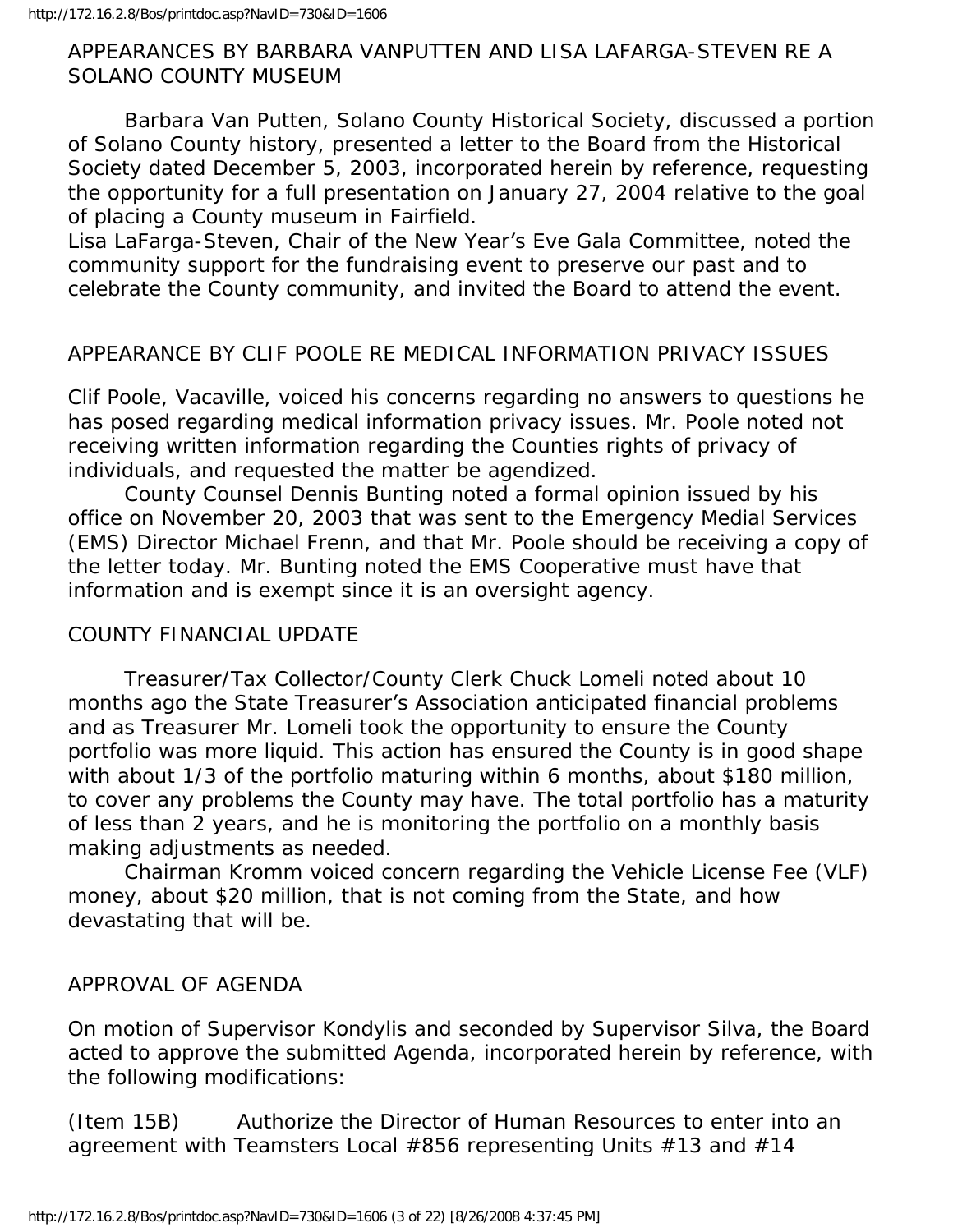Correctional Officers to place Section 14 A.6. in the Unit #13 Memorandum of Understanding (MOU) and Section 13.A.6. in the Unit #14 MOU into abeyance, removed from the Consent Calendar.

(Item 17A) Approval of an amendment in the amount of \$18,504 to the contract with LaClinica for a total contract amount of \$59,496 for the period of October 1, 2003 through September 30, 2004; approval of an amendment in the amount of \$45,000 to the contract with Planned Parenthood for a total amount of \$246,383 for the period of October 1, 2002 through December 31, 2003, removed from the Consent Calendar.

(Item 17C) Approval of amendments to substance abuse treatment agreements extending the term from December 31, 2003 through February 29, 2004, removed from the Consent Calendar.

(Item 18) Approval of a contract with ISD Corporation in the amount of \$91,000 for continuation of the CASE 2.7 System implementation; authorize the County Administrator to execute any contract amendments and budgetary matters related to the contract, removed from the consent calendar.

So ordered by a vote of 5-0.

# CONSENT CALENDAR

On motion of Supervisor Kondylis and seconded by Supervisor Forney, the Board acted to approve the following Consent Calendar items by a vote of 5-0.

(Item 13) MINUTES OF THE BOARD OF SUPERVISORS MEETING OF NOVEMBER 4, 2003, as outlined in the Agenda Submittal from the Clerk of the Board dated December 9, 2003, incorporated herein by reference, approved.

(Item 14) AMENDMENT TO LEASE AGREEMENT FOR OFFICE SPACE LOCATED AT 354 PARKER STREET, VACAVILLE, FOR THE SOLANOWORKS PROGRAM OF THE HEALTH AND SOCIAL SERVICES DEPARTMENT, as outlined in the Agenda Submittal from General Services dated December 9, 2003, incorporated herein by reference, approved and Chairman authorized to sign said contract on behalf of Solano County.

(Item 15A) AMENDMENT TO ICMA VANTAGECARE RETIREMENT HEALTH SAVINGS PLAN, as outlined in the Agenda Submittal from Human Resources dated December 9, 2003, incorporated herein by reference, approved.

(Item 16) CONSOLIDATION OF SACRAMENTO COUNTY BOARD OF EDUCATION AND SAN JOAQUIN DELTA COMMUNITY COLLEGE DISTRICT WITH THE MARCH 2, 2004 PRESIDENTIAL PRIMARY ELECTION, as outlined in the Agenda Submittal from Registrar of Voters dated December 9, 2003, incorporated herein by reference, approved.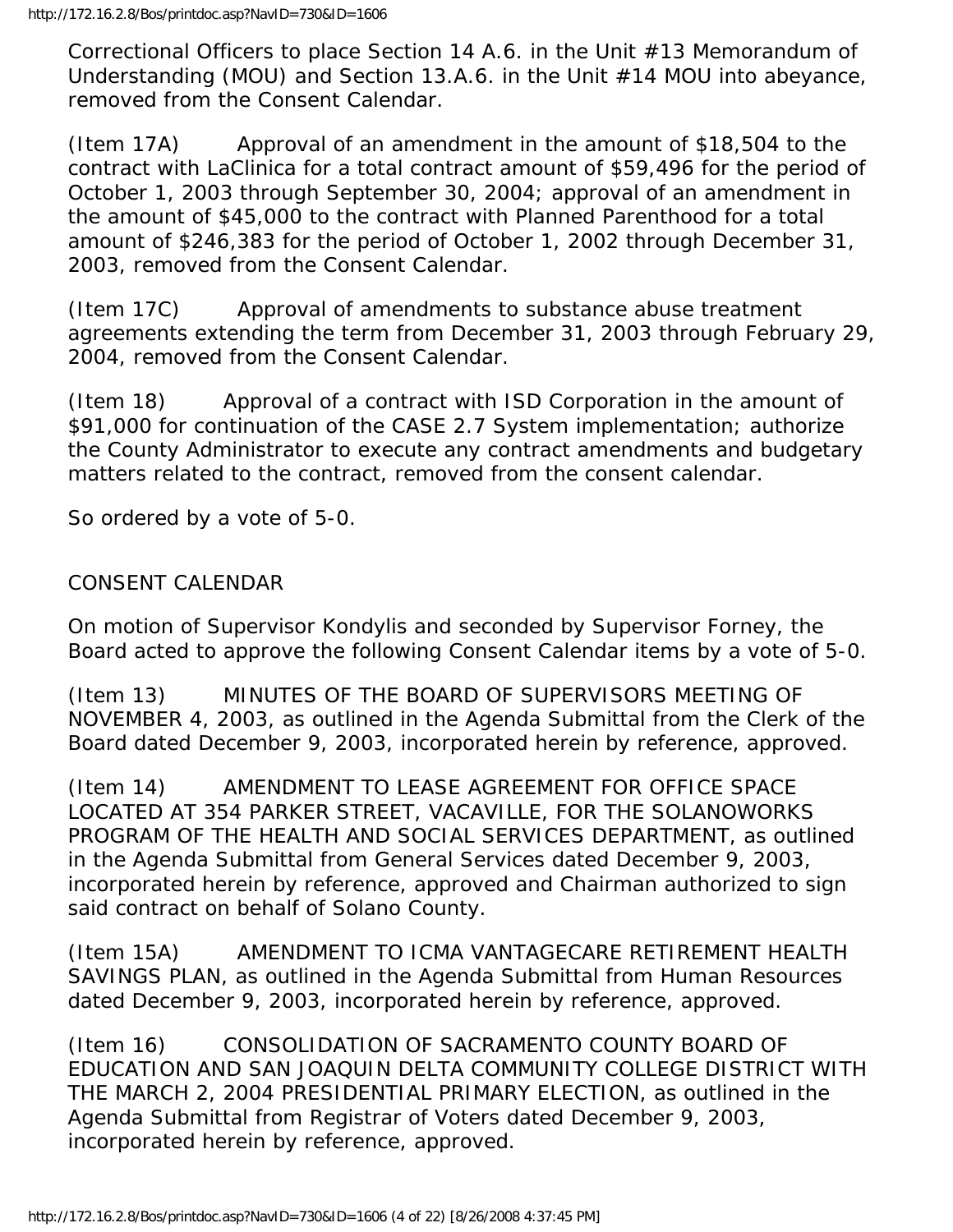(Item 17B) APPROPRIATION TRANSFER IN THE AMOUNT OF \$463,159 OF UNANTICIPATED FEDERAL REVENUE FOR A RYAN WHITE TITLE III EARLY INTERVENTION HIV SERVICES GRANT, as outlined in the Agenda Submittal from Health and Social Services dated December 9, 2003, incorporated herein by reference, approved.

RESOLUTION NO. 2003-262 AMENDING THE LIST OF NUMBERS AND CLASSIFICATIONS OF POSITIONS WITHIN SOLANO COUNTY (HEALTH AND SOCIAL SERVICES), adopted. (see Resolution Book)

(Item 19A) RESOLUTION NO. 2003-263 ACCEPTING THE AGREEMENT IN REFERENCE TO IMPROVEMENTS FOR MINOR SUBDIVISION MS-02-10, adopted. (see Resolution Book)

(Item 19B) OFFER OF DEDICATION OF PROPERTY FROM GURMAIL SINGH AND JIT KAUR FOR ROAD PURPOSES ON BYRNES ROAD AND KILKENNY ROAD, as outlined in the Agenda Submittal from the Transportation Department dated December 9, 2003, incorporated herein by reference, accepted.

#### (Item 20) EAST VALLEJO FIRE PROTECTION DISTRICT Quarterly Meeting held: No business to conduct.

## **ORDERS**

(Item 17A) CONTRACT AMENDMENT WITH LACLINICA RE STATE IMMUNIZATION FUNDING, APPROVED

#### CONTRACT AMENDMENT WITH PLANNED PARENTHOOD RE ADOLESCENT FAMILY LIFE PROGRAM, APPROVED

The Board was provided with an Agenda Submittal from Health and Social Services dated December 9, 2003, incorporated herein by reference, regarding amendments to agreements with LaClinica and with Planned Parenthood. Chairman Kromm voiced concern regarding funding for these agreements, responding Jennifer Doran, Immunization Program Health and Social Services, noted the County acts as a pass through for the \$18,504 amendment to the LaClinica contract, and Ms. Doran is not aware of any funding issues. Responding to questions regarding the Planned Parenthood contract amendment Ginny Gonzales-Bailey, Contract Manager for AFLP Health and Social Services, noted funding has been verified by the State for allocation this year and has guaranteed that program reimbursement will be made. These are Federal funds that pass through the State, and noted some small funding reduction in the sibling program that ended in November.

 On motion of Chairman Kromm and seconded by Supervisor Vasquez, the Board acted to approve the contract amendments with LaClinica and Planned Parenthood, and to authorize the Chairman to sign said amendments. So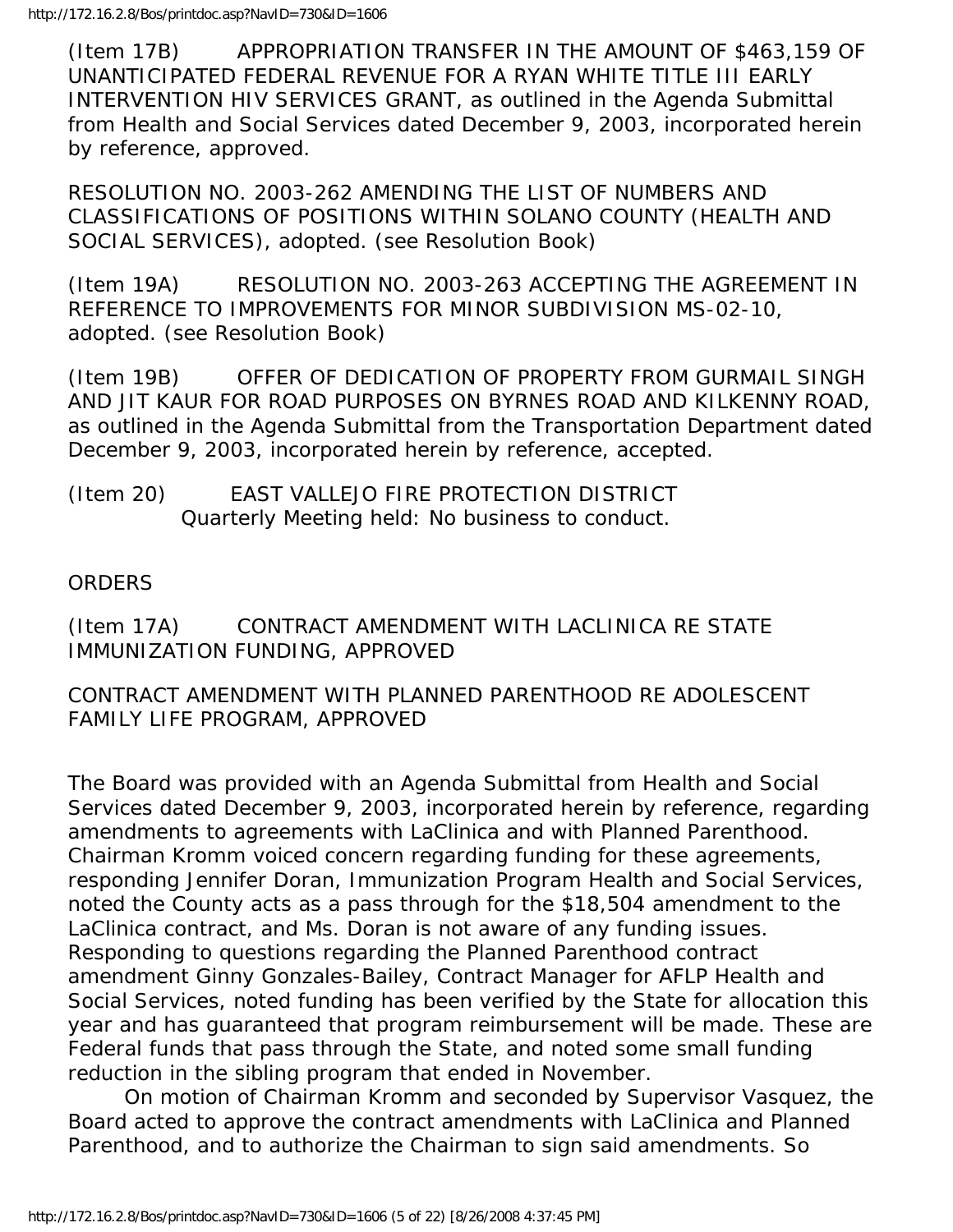ordered by a vote of 5-0.

(Item 17C) AMENDMENTS TO AGREEMENTS WITH BI-BETT, INC [4], CA HISPANIC COMMISSION, DIXON FAMILY SERVICES, GENESIS HOUSE, INC., HEALTHY PARTNERSHIP, INC. [2], HOUSE OF ACTS [2], PHOENIX PROGRAMS, INC., RIO VISTA CARE, AND YOUTH AND FAMILY SERVICES [3], APPROVED

The Board was provided with an Agenda Submittal from Health and Social Services dated December 9, 2003, incorporated herein by reference, regarding amendments to agreements to substance abuse treatment agreements. Chairman Kromm voiced concern regarding the availability of funding for these contract amendments, Del Royer Substance Abuse Coordinator Health and Social Services, noted funding for these programs is not subject to realignment cuts.

Director of Health and Social Services Patrick Duterte explained the rational for the contract extensions at this time that is related to community involvement. Supervisor Kondylis discussed the redesign for drug and alcohol treatment, and commended work by the department in getting the community involved. This will extend the contracts until the reorganization can be finalized.

 On motion of Supervisor Kondylis and seconded by Chairman Kromm, the Board acted to approve the contract extensions, and to authorize the Chairman to sign the amendments. So ordered by a vote of 5-0.

(Item 18) AGREEMENT WITH ISD CORPORATION RE CASE 2.7 SYSTEM IMPLEMENTATION, APPROVED

The Board was provided with an Agenda Submittal from Probation dated December 9, 2003, incorporated herein by reference, regarding an agreement for implementation of a case management system for the Probation Department.

Chairman Kromm voiced concern with the high hourly rates being quoted in the agreement, the regular ISD hourly rates, responding Leo Henry, ACS, noted the costs that will be charged are on a time and materials and as needed basis only and is an interim solution. Mr. Henry noted ACS charges approximately \$100 per hour for a Senior Program Analyst, and noted ISD will work into a support agreement after implementation.

Chairman Kromm feels that the Chief Information Officer needs to be involved, to work with ISD for future contracts with rates that are closer to market rates. John Taylor, County Administrative Office, discussed involvement through the entire process, the extensive investment of time, energy, and money to support the overall system. This is a viable solution, and recommends moving forward with the agreement.

Assistant Chief Probation Officer Cliff Merrill noted the department is stuck at a certain level that is effecting the operations, and the need to move quickly into the final version. There are 15 to 17 other counties also using this system and hopefully Solano County will be able to also benefit in upgrades to the system.

On motion of Supervisor Silva and seconded by Supervisor Kondylis, the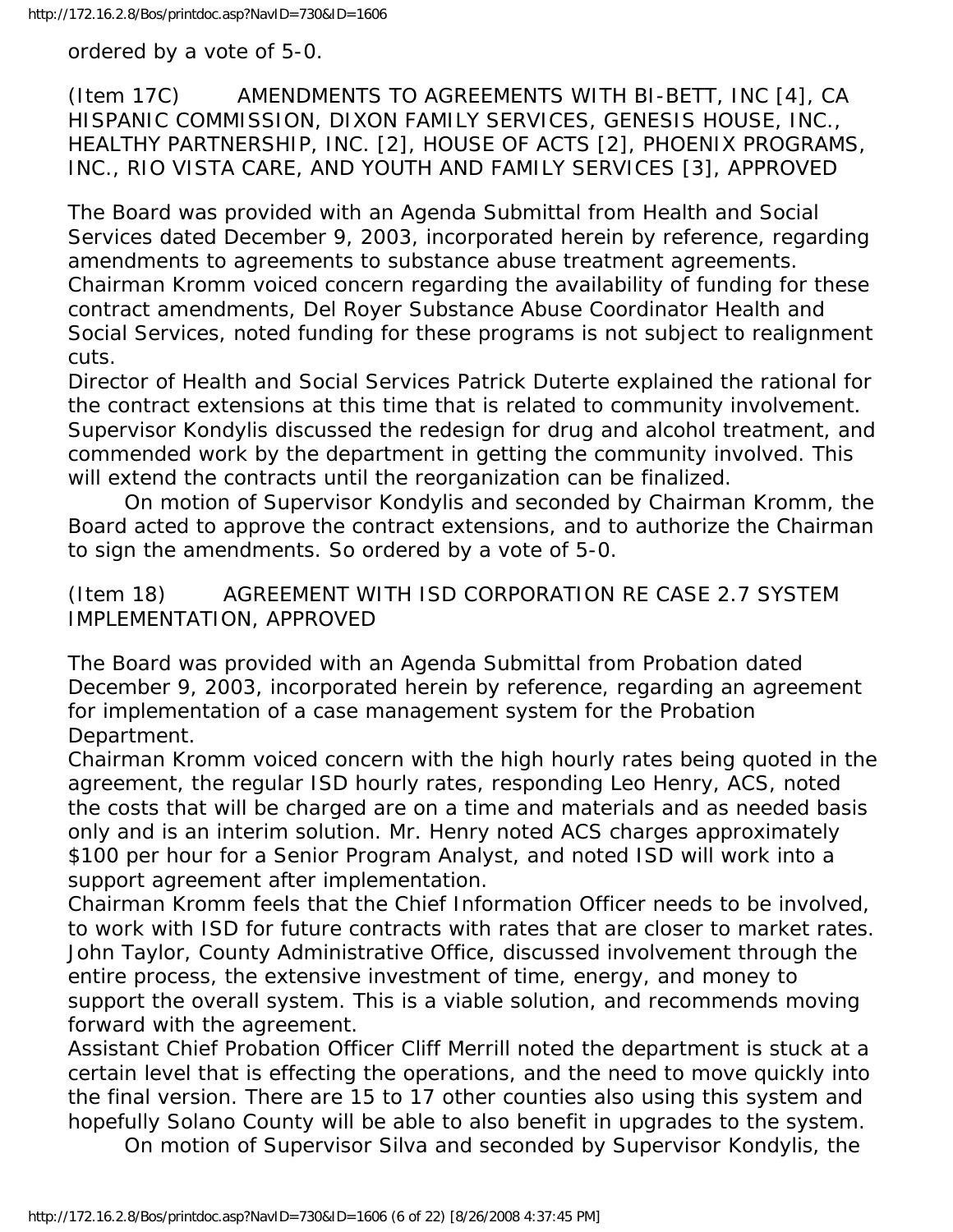Board acted to approve the agreement with ISD Corporation for the CASE 2.7 System implementation and to authorize the County Administrator to execute any contract amendments and budgetary matters related to the contract. So ordered by a vote of 4-1, Chairman Kromm voted no.

(Item 22A) PRESENTATION FROM DAVID TURCH, FEDERAL LEGISLATIVE ADVOCATE, ON ISSUES OF IMPORTANCE TO SOLANO COUNTY, 2004 FEDERAL LEGISLATIVE PLATFORM, ADOPTED

 David Turch, Turch and Associates, reviewed the information contained in the Agenda Submittal from the County Administrator's Office dated December 9, 2003, incorporated herein by reference. Mr. Turch noted the continuing chaos in Washington relating to the 13 appropriation bills to fund the Federal government, with continuing resolutions for funding, and the omnibus funding bill. Mr. Turch noted progress for Fouts Springs Youth Facility relating to water, and with T-21 the Transportation Bill. Mr. Turch noted he looks forward to members of the Board coming to Washington D.C. in late February or early March before the large conferences begin to work in a team fashion to meet with all the agencies and people that can help Solano County, and further discussed the importance of that trip.

 Responding to comments by Chairman Kromm relative to the Federal deficit, Mr. Turch noted the deficit this year has exceeded any previous recorded Federal deficit. Chairman Kromm recommended supporting that the State and Federal government operate on balanced budgets.

 Supervisor Kondylis noted top priorities of the Board are for children, health and family well being and noted the need for support of more legislation that support these priorities, feels legislation for the Vallejo Veterans Building Renovation/Retrofitting should be in Tier 1, and feels Family Violence Prevention Coordinator Carolyn Thomas-Wold needs to be more involved in the Federal legislation to support more prevention programs.

 Kim Thomas, Children's Network, provided a letter dated December 9, 2003 and a copy of the Children's Network Legislation Platform 2003-2004, incorporated herein by reference, noting a top priority of the Board is children, and suggested that the platform be expanded to include additional funding and services for children as outlined in the memo.

 Chainman Kromm agreed the issues should be included in the platform, feels there should be something about Base Realignment and Closure (BRAC) on the platform, and posed questions regarding legislation to strengthen local land use controls and planning over casino sitings, and the need to work within the Indian Gaming Regulatory Act, Mr. Turch noted efforts have been made specifically on behalf of Solano County which would be more successful rather than changing the National legislation.

 Supervisor Silva requested an update on where the BRAC process might be.

 Supervisor Kondylis voiced frustration with the Medicare bill and with the Federal and State budget deficits and the effects on the poorest segment of the population.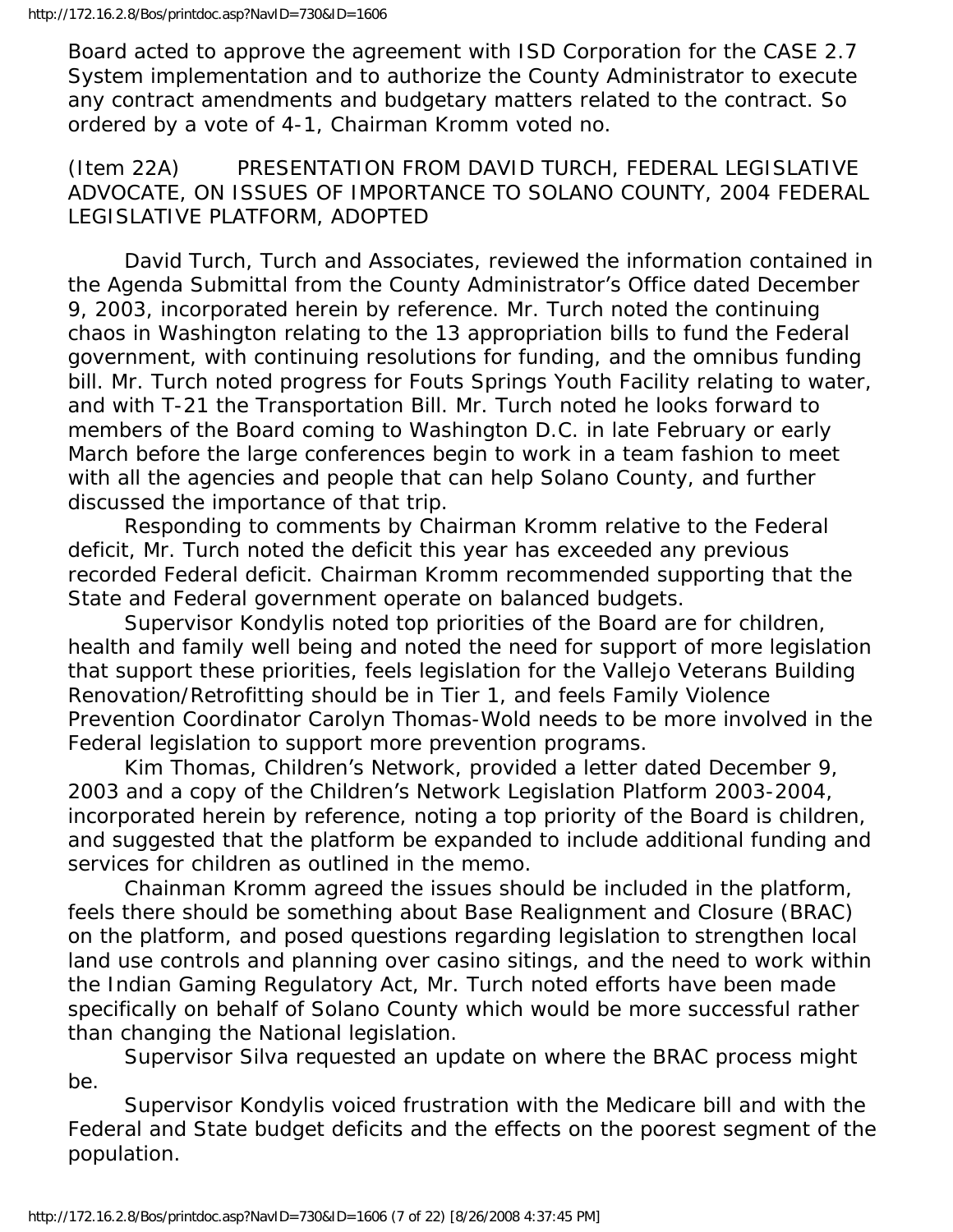(Item 22B) MANAGEMENT/OPERATIONAL REVIEW OF THE NUT TREE AIRPORT, RECEIVED

The Board was provided with an Agenda Submittal from the County Administrator's Office dated December 9, 2003, incorporated herein by reference, regarding the operation review of the Nut Tree Airport. Jeff Coleman of the Aviation Management Consulting Group, reviewed the Management/Operation Review of the Nut Tree Airport through a visual presentation, incorporated herein by reference, outlining the Scope of Work, the Project Approach, a brief background of his company and business qualifications to perform this analysis, Findings and Recommendations – Market Assessment, Findings and Recommendations – Management Review, Airport Strategic Planning, Primary Guiding Documents, and Findings and Recommendations – Operations Review.

Responding to questions posed by Supervisor Forney regarding fuel pricing, Mr. Coleman noted the need to identify the market to determine pricing and adjust to prices that will help increase profits and the level of service. Fuel for selfserve should be lower, but the fuel prices should be high for those who want a higher level of service. Prices for fuel and hanger rentals should be adjusted on a regular basis in a more managed manner.

Responding to questions posed by Chairman Kromm regarding local airport comparisons, under-performing asset, and management structure, Mr. Coleman discussed work done at several airports in the area, agrees the airport could be doing much better, and discussed the individuality of each airport regarding their market and management. Mr. Coleman feels some level of management needs to be with an organization that can focus their attention on the airport and bring items back to the Board of Supervisor for final approvals for such items as budget and strategic planning.

Supervisor Kondylis expressed concern regarding every citizen in the County paying property tax subsidizes for the airport, and posed questions on return on investment for the citizens, Mr. Coleman discussed public facilities such as restaurants at airports, the need to educate the public about local airports and the services that originate there, and suggested development of a consortium to support this airport.

Supervisor Vasquez feels there are many opportunities at the airport, and the need to determine where the airport needs to go.

Mr. Coleman feels the number 1 thing that will improve the airport is a communication plan with the airport stakeholders.

Curt Fargo, Vacaville, noted past concerns, appreciates the report that it is a great tool. This is an opportunity to start fresh, suggested making 50% of the Airport Advisory Committee airport tenants, and commended Transportation Director Charlie Jones for the many improvements at the airport.

Assistant County Administrator Darby Hayes discussed bringing back recommendations for implementation, including tenants in the process, and wants to ensure improvement continues.

Supervisor Kondylis noted concerns to form a committee where the tenants are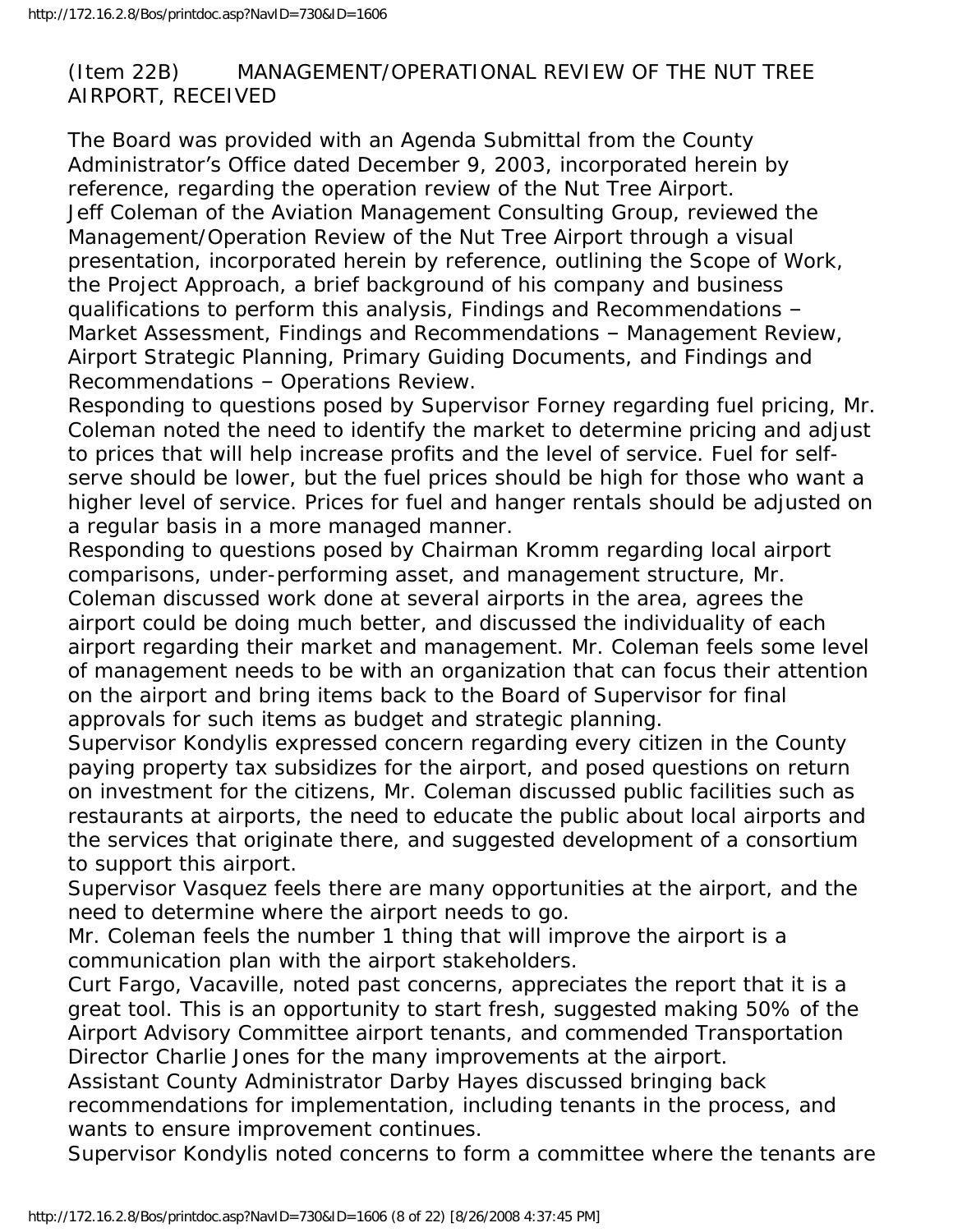direct beneficiaries of actions that are taken, but suggested using the tenants in an advisory capacity.

There was a brief discussion regarding the recruitment of a new Airport Manager, interim management by Transportation Director Charlie Jones, and the development of a business plan before a new manager is hired.

County Administrator Michael Johnson discussed financial uncertainties, responding to the report prior to filling the Airport Managers position, and the possibility of contracting out for management of the airport.

Supervisor Vasquez discussed waiting to hire a new manager until a direction and plan are set for the airport

There was a brief discussion regarding involvement of the Aviation Advisory Committee (AAC) to review the report for suggestions, and future discussion in February with the AAC and the Board.

(Item 22C) AMENDMENT NO. 3 TO THE AGREEMENT WITH ACS ENTERPRISE SOLUTIONS INC RE MANAGEMENT INFORMATION SERVICES (MIS)

 County Administrator Michael Johnson noted primary considerations for this contract with ACS being an vital partner with the County in the infrastructure needs planning for the new County Administration Center (CAC) and movement and reinstallation of the computers to the new CAC at no charge, the critical need for continuity for the move, and the three year continuation of the contract that includes the ability of off-ramp and on-ramp programs.

Chief Information Officer Ira Rosenthal reviewed the information contained in the Agenda Submittal from his office dated December 9, 2003, incorporated herein by reference, regarding amending the agreement for management information services. Mr. Rosenthal discussed the historical knowledge that ACS has, the need for further analysis the County knowledge that ACS does have to enable an RFP to be issued, and the request is to extend the master agreement.

Patrick Simon, former CIO for the City of Oakland, cautioned extending the agreement with ACS for 3 years, feels other companies can smoothly accomplish the move to the CAC, noted potential cost savings, suggested only extending the agreement for 6 months, discussed budgetary problems, decreasing costs for IT services, and customizing services for the County.

Rajiv Mathur, CMC Americas, Inc., feels there is an opportunity for big savings if the contract were put out to bid, outlined previous transition work experience, move planning, providing services for the City of Pittsburg, and

feels his company could save the County over \$3.5 million.

Art Grubel, SEIU, Local 1280, voiced concern if there is enough flexibility in the Master Agreement to off-ramp or on-ramp, the length of the contract, and would like to see an evaluation for the services to come in-house.

Mr. Johnson noted the County has the ability to off-ramp services, the fresh perspective Mr. Rosenthal will provide, negotiations for contracts for deliverables within the next 6 months, in two years determinations can be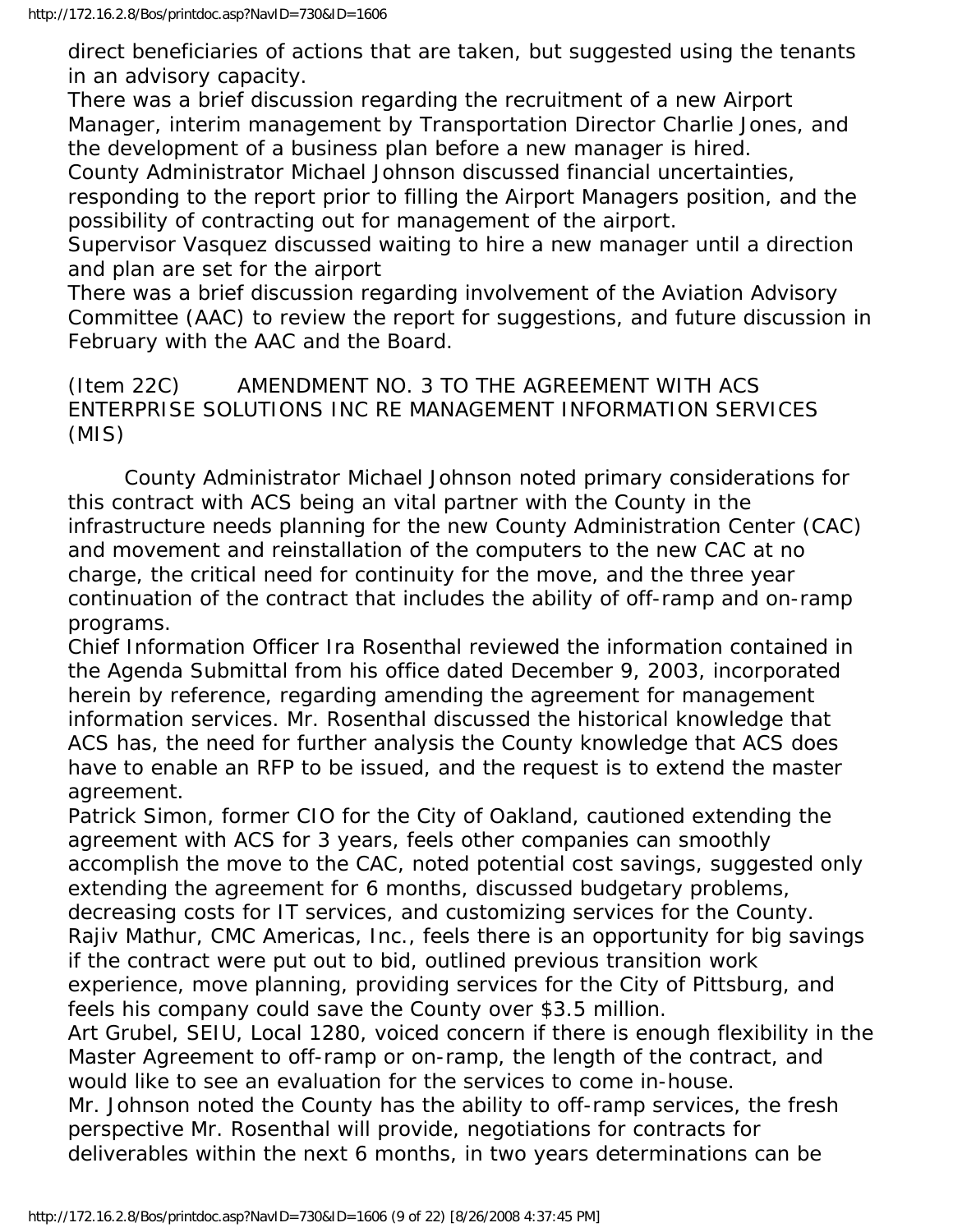made regarding issuing an RFP or to extend the contract.

Mr. Rosenthal noted this is an umbrella Master Agreement with the ability to negotiate changes in the scope of work, discussed changes in the planning and execution stages, the risk of changes, and feels the timing is not right to go out with an RFP.

Supervisor Kondylis feels timing is critical, requested the Board be noticed a year in advance of contract expiration.

Supervisor Forney noted the chaos when offices are moved, and suggested not changing at this time.

Chairman Kromm feels you loose the long time historical knowledge when you contract out, would like a 5-year history of work with ACS, would like to bring more IT functions in-house, the improvement in services from ACS, and would prefer a 2-year contract with the possibility of a 1-year option.

Mr. Johnson voiced concern with a 2-year agreement in light of the move to CAC and the time to do an RFP and noted a full nationwide RFP had been done a few years ago where two companies bid.

Chairman Kromm noted the need for a full RFP/heavy analysis of bringing more services in-house. The market needs to be tested.

Supervisor Silva would like information back in 18 months with a full analysis to bring services in-house, and then to do an RFP to compare market costs. Mr. Rosenthal noted it would take about 6 months to put an RFP package together, 6 months to analyze the RFP submissions, and another 6 months for any transition.

 On motion of Supervisor Silva and seconded by Chairman Kromm, the Board acted to approve Amendment No. 3 to the current Agreement for Management of Information Services with ACS Enterprise Solutions Inc., and to direct that information be brought back to the Board in 18 to 24 months with a full analysis of bringing services in-house, to then determine if an RFP is to be done to compare that analysis against market costs. So ordered by a vote of 5- 0.

(Item 22D) RESOLUTION NO. 2003-264 A JOINT RESOLUTION OF THE TRAVIS COMMUNITY CONSORTIUM, WHOSE MEMBERS INCLUDE THE CITIES OF BENICIA, DIXON, FAIRFIELD, RIO VISTA, SUISUN CITY, VACAVILLE AND VALLEJO; COUNTY OF SOLANO, SOLANO COMMUNITY COLLEGE, SOLANO EDC, AND TRAVIS REGIONAL ARMED FORCES COMMITTEE, RECOGNIZING THE NATIONAL SECURITY, REGIONAL ECONOMIC AND SOCIAL IMPORTANCE OF TRAVIS AIR FORCE BASE, ADOPTED

 Darby Hayes, Assistant County Administrator, reviewed the information contained in the Agenda Submittal from his department dated December 9, 2003, incorporated herein by reference, recognizing the national security, regional economic and social importance of Travis Air Force Base. Jim Curtis, Travis Community Consortium, noted this consortium would allow all parties to speak as one voice, to address the possible effects if Travis were to close, to look at encroachment issues, housing, infrastructure, air space and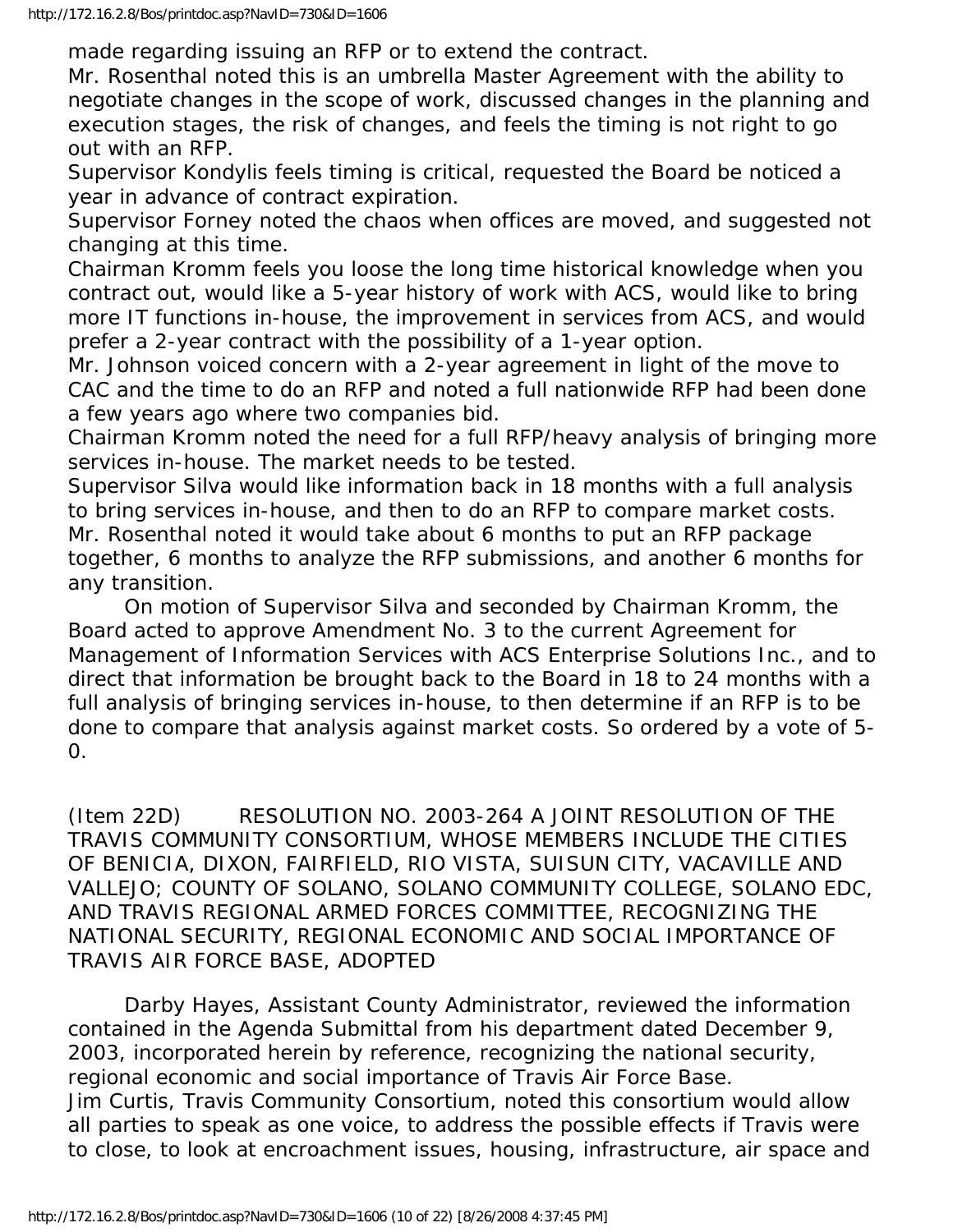try to address any possible problems. This resolution is the first step to unify, support, and continue to make Travis Air Force Base viable.

 On motion of Chairman Kromm and seconded by Supervisor Forney, the Board acted to adopt Resolution No. 2003-264. So ordered by a vote of 5-0.

(Item 24) RESOLUTION NO. 2003-265 APPROVING THE MEMORANDUM OF UNDERSTANDING WITH THE DEPUTY SHERIFF'S ASSOCIATION, UNITS #3 AND #4, FOR 2002-2008, ADOPTED

 Director of Human Resources Yolanda Irigon thanked the parties involved in coming to an agreement with the Deputy Sheriffs, key elements of the MOU are the term of the contract, Cost of Living Adjustments and equities, and the 3% at 50 through the CalPERS Retirement System. The employees will pay for the 3% at 50 equaling 3.18%.

 Chairman Kromm voiced concern with the employer rate for PERS with the 3% at 50 and the potential for employment cuts with such a rich uncapped retirement cost and declining revenues. At 30% to 40% retirement costs for the County, we may end up taking officers and Child Protective Services Workers off the street and may be in a crisis to maintain services in this County. The employer cost side needs a cap.

Chairman Kromm posed questions regarding the PERS rate for FY 2003/04, responding Ms. Irigon noted the employer rate has gone up to 7.062 for safety with 2% at 50 for the Correctional Officers. The tentative PERS rate for Safety is 16% beginning July 1, 2004 with the 2% at 50 equaling a total 25% since the County pays 9% for the employees. The County has been paying the 9% for many years, but the PERS rate has gone from zero to 16% due to the bad investment years.

 On motion of Supervisor Silva and seconded by Supervisor Forney, the Board acted to adopt Resolution No. 2003-265 Approving the MOU with the Deputy Sheriffs Association, Units #3 and #4, for 2003-2008. So ordered by a vote of 4-1, Chairman Kromm voted no. (see Resolution Book)

(Item 15B) AGREEMENT WITH TEAMSTERS LOCAL #856 REPRESENTING UNITS #13 AND #14 CORRECTIONAL OFFICERS TO PLACE SECTION 14 A.6. IN THE UNIT #13 MEMORANDUM OF UNDERSTANDING (MOU) AND SECTION 13. A.6. IN THE UNIT #14 MOU, APPROVED

 Director of Human Resources Yolanda Irigon reviewed the information contained in the Agenda Submittal from Human Resources dated December 9, 2003, incorporated herein by reference, outlining the side letter authorizing that anything above 15% for the employer rate would be shared equally, and to hold that in abeyance until all the Safety Units agree.

 On motion of Supervisor Forney and seconded by Supervisor Silva, the Board acted to approve the agreement as outlined. So ordered by a vote of 4- 1, Chairman Kromm voted no.

(Item 25) AGREEMENT WITH CALIFORNIA FORENSIC MEDICAL GROUP (CFMG) RE MEDICAL, MENTAL HEALTH, AND DENTAL SERVICES TO INMATES,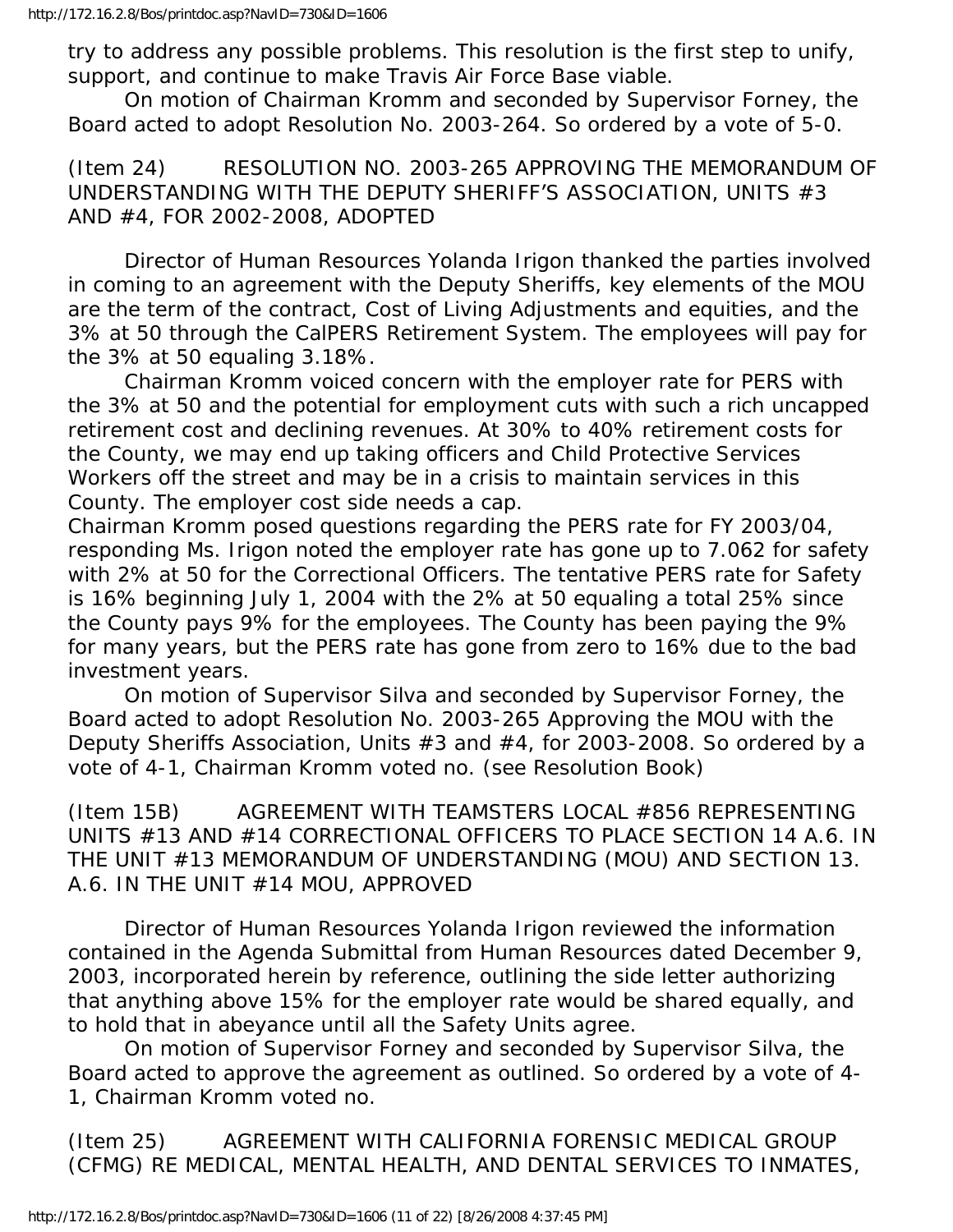## APPROVED

# RESOLUTION NO. 2003-266 AMENDING THE LIST OF NUMBERS AND CLASSIFICATIONS OF POSITIONS (SHERIFF), ADOPTED

 Sheriff Gary Stanton reviewed the information contained in the Agenda Submittal from his department dated December 9, 2003, incorporated herein by reference, outlining the agreement to provide medical services in the jail and juvenile hall facilities. Sheriff Stanton noted the many medical contract providers being used since we are unable to fill the County positions, and discussed the obligation and mandates to provide medical care for the inmates. This contract only reflects the difficulties in being able to hire and retain enough staff.

 Michael Medvedoff, Director of Administrative Services Sheriff's Department, outlined notable provisions of the contract including a staffing plan, the vendor will obtain California Medical Association accreditation within 2 years, the vendor will meet all Title 15 requirements, the contract covers pharmaceuticals, outpatient treatment and a portion of the in-patient hospitalization for inmates, staff training, and provides for a quality assurance program. The Process Review Committee reviewed all the viable alternatives prior to making this recommendation. The costs for medical care have increased from \$3.6 million in 1999 to \$5.7 million in 2002, and discussed the job market for medical personnel.

 Sheriff Stanton noted 23 other counties contract with CFMG for medical services and how difficult the medical staffing situation is across the state.

 Cliff Merrill, Chief Deputy Probation Officer, noted this action does not reflect on the services the Health and Social Services employees have provided, outlined the needs of the children in Juvenile Hall, the difficulty in providing adequate medical care, noted a Board of Corrections exception due to timeliness of physicals as required by Title 15 Standards, suggestions by the Board of Corrections to contract for medical services, references endorsing CFMG for services, and the need to provide adequate and sufficient medical care for the children at a cost savings to the department.

 John Taylor, County Administrator's Office, noted discussions with Health and Social Services (H&SS) regarding medical services and the expressed concern for the inability for H&SS to fully staff the Juvenile Hall program, suggestions by H&SS to consider contracting out for services in light of staffing difficulties.

 Justine Fout, SEIU Local 535, voiced concern with the process and the lack of opportunity for Local 535 participation in representing the Social Worker II that works in the jail, noted the importance of good labor management relationships, recommends keeping union services, is concerned relative to ensuring wages are comparable, and feels the Board needs to balance the needs of the County, the labor management issues, and the services.

 Responding to comments by Chairman Kromm relative to the open process that has been going on, Ms. Fout expressed concern that Art Grubel has been the primary negotiator at the table and wants the opportunity for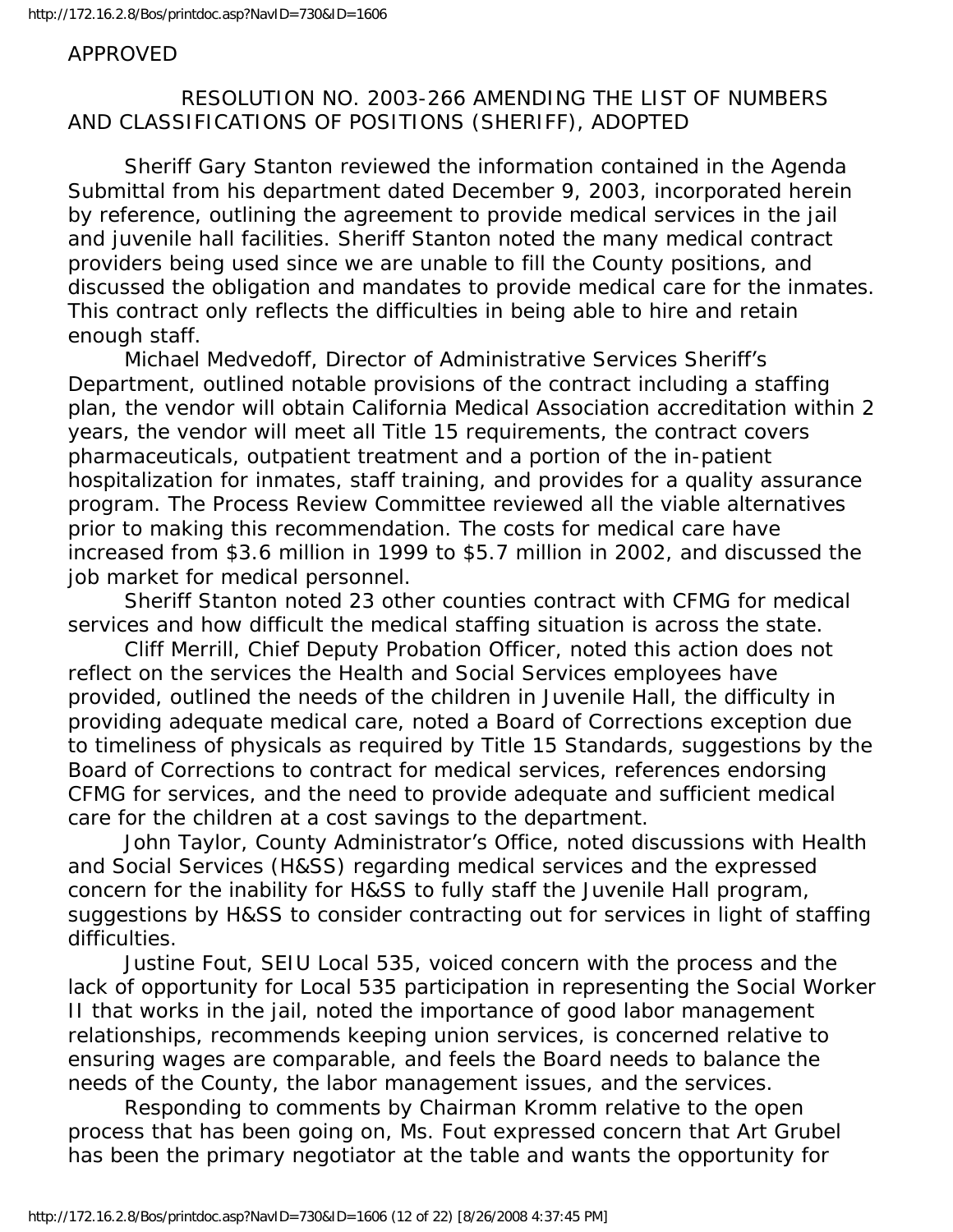Local 535 to be at the table and talk as well.

 Rose Woods, Nursing – Sheriff's Department at Claybank, discussed the lengthy hiring process, voiced concern that she will be short 2 months of being vested with the County, no openings to place the County nurses, voiced concern with going to work for CFMG, discussed services at Claybank, the high cost of contracting out for pharmaceuticals, and feels that contracting out will cost more in the long run.

 Art Grubel, Executive Director SEIU, Local 1280, discussed the history of nursing services through a contract with H&SS, the conversion to in-house nursing staff to ensure better control of services and how the department will loose control with contracting out. For the Union, the decision to contract out should be the last resort, feels there are other alternatives that were recognized by the Process Review Committee, and feels one solution may be to adopt 3 or 4 of the alternatives presented in the matrix. Mr. Grubel discussed the 8-week hiring process and feels this issue should be addressed to help recruit nurses, and suggested making a provisional job offer to get the nurses on the job and to complete the background check during the probationary period.

 Responding to questions posed by Supervisor Kondylis regarding the hiring process in other counties, Mr. Grubel noted Solano County has one of the longest processes around before a job offer is made, and further discussed taking a combination of alternatives to make the hiring process more successful. The reentry-nursing program is a short-term solution where a provisional job offer could be made as long as the re-entry course is completed.

 Responding to questions posed by Supervisor Forney regarding this issue expanding to more than just the inability to hire nurses, Sheriff Stanton noted there are also issues of escalating medical costs along with staffing and discussed the lengthy background check, the difficulties surrounding hiring of nurses, and the national nursing shortage.

 Supervisor Forney expressed concern with setting a precedent with contracting out, and noted if we start here where do we stop.

 Mr. Grubel noted the cost differences for probation is attributed to the County Administrative overhead costs.

 Supervisor Kondylis posed questions as to why a private contractor can do the job for less than the County, Director of Health and Social Services Patrick Duterte discussed the difficulties in filling these jobs, is concerned about contracting out, feels the County can do a better job, but the real problem is getting the people to apply for these jobs. We need to look at competitive wages and incentive pay.

Christine Lyons, Correctional Care Nurse, discussed the eight month background check and hiring process, State licensing that includes an extensive background check, and that Contra Costa County hires their RN's and LVN's based on the investigation done by the State for licensing, and puts the nurses into the County system immediately. Ms. Lyons voiced concern that the Union representation was not present at a meeting with Human Resources and CFMG, a job with CFMG is not guaranteed, and feels County staff are doing a good job. Ms. Lyons noted that CFMG is proposing to do delayed TB testing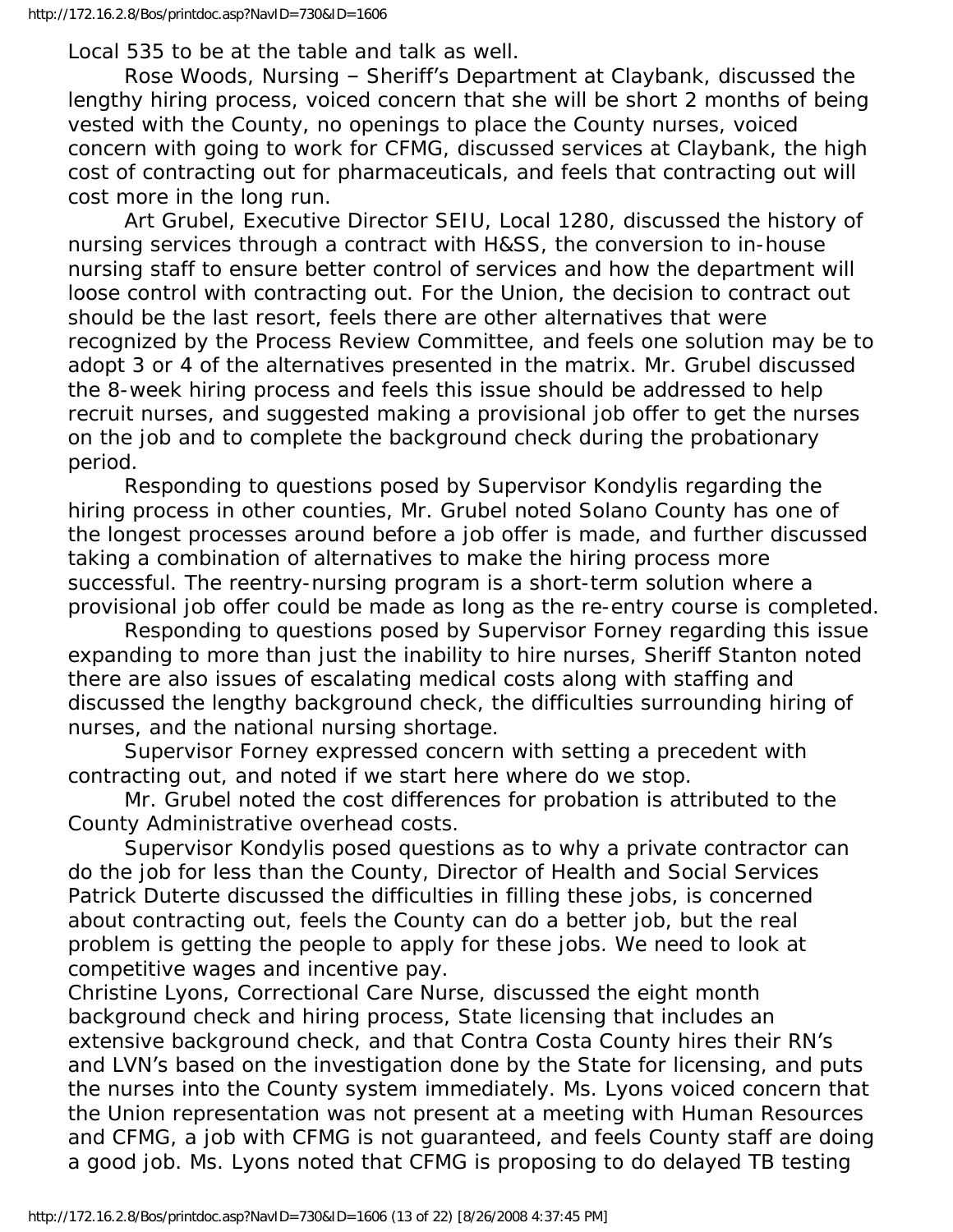that can pose a danger for staff and the public, with intake being done by an officer and would have a nurse look at an inmate if there was a problem or to send that inmate out that could result in higher costs. Intake done by an officer will take an officer off the street, intake officers may miss things since they are not medically trained, the inmates need to be taken care of, but we also need to ensure we are not endangering other inmates, and noted if the County had a pharmacist they could contract wholesale for drugs and lowering costs. Responding to questions posed by Supervisor Kondylis regarding TB screening, and spreading of TB, Interim Nurse Care Manager Thomas Norris noted his

understanding is that the inmates would be screened within a 10-day period for TB, and that it takes anywhere from hours to a couple of days to spread TB from one to another.

Supervisor Kondylis posed questions regarding the County liability relative to communicable diseases; County Counsel Dennis Bunting noted much will depend on what we know and when we know it, and what facilities have been established. If we know someone has a problem and we do nothing about it, we have a problem.

Responding to comments by Supervisor Kondylis regarding screening being done by a Correctional Officer, Sheriff Stanton noted Correctional Officers are capable of asking the inmates the basic intake questions and if a there are problems the inmate can be referred to a nurse.

Thomas Norris, Interim Nurse Care Manager for Correctional Health Services, discussed problems over the last eight years, requested the options be reviewed, feels Correctional Health Services is operating in a crisis every day, there is no quality review, no long-range planning, no down time to review the current processes, the poor health condition of the inmates, feels competitive salaries need to be considered along with signing bonuses and a retention bonus. The jail setting is one of the most demanding, challenging and most rewarding places to work.

Caren Moore, Social Worker Correctional Health Care, feels this issue needs more consideration, voiced concern with the loss of institutional knowledge and expertise if staff is lost, with the displacement of the employees, and voiced concern that her union representative was not included in the planning and panel discussions. Ms. Moore feels that Human Resources should provide placement services for staff, discussed ways costs are offset by the nurses, how the intake process will create a liability for the officers, this issue needs to be discussed with the officers' union representatives, and feels this could be more expensive than County staff. Ms. Moore noted some programs/services will be lost, and requested further consideration be given.

Eleanor Irvin, Supervising Nurse Juvenile Hall, noted the current physician is a pediatrician; the nurse practitioner is an ob-gyn specialist each serving 4 hours a week, feels the added background checks on nurses is over kill. Ms. Irvin voiced concern with the salary level and sign-on bonuses that are given on the outside, discussed cost cutting measures, cuts by the State to CHDP, and feels contracting out for services is a mistake and will cost more.

Peter Alway, Mental Health Nurse Solano County Jail, discussed bad results from a previous contract doctor, problems with officers doing intake, potential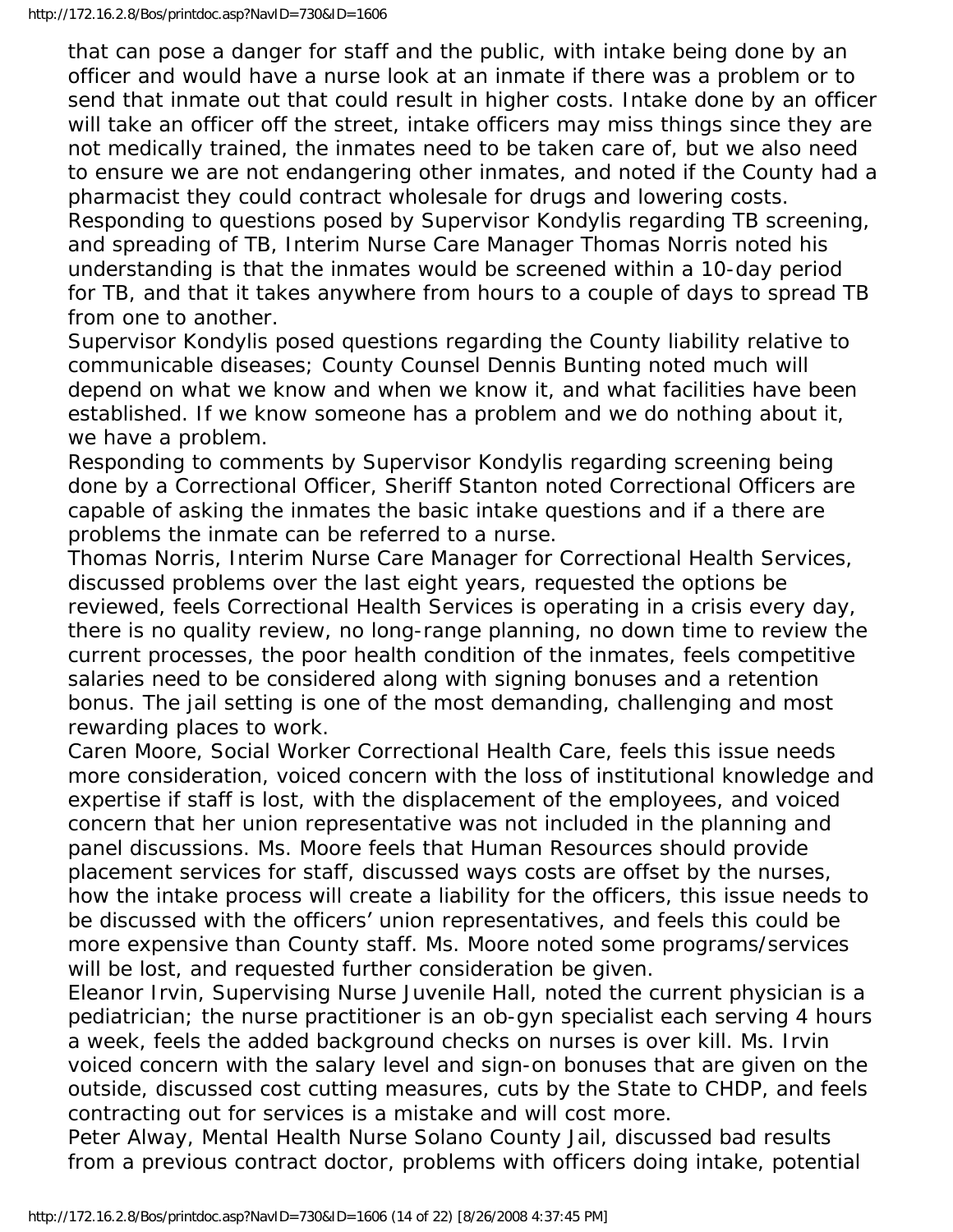medical problems that can be detected by medical personnel, and suggested the County consider hiring a pharmacists for dramatic cost savings for the County.

Christine Westdyk, Vacaville, voiced concern with staff cutting at Juvenile Hall and discussed the positive experience she has had relative to her son, and feels County staff should be increased.

Taylor Fithian, M.D. President and Medical Director of California Forensic Medical Group, this proposal and policy and procedures submitted are approved by Title 15, the California Medical Association, and the Institute for Quality Medical Assurance, and if approved all of the policies and procedures must be approved by the Solano County Public Health Department. This program will exceed the current level of review, and further outlined requirements to exceed Title 15 for accreditation. CFMG has been providing services for over 20 years; the company has become successful throughout California, Dr. Fithian noted CFMG will hire people that want to work with them, encourages staff contact other CFMG employees, and that CFMG will be responsive to the specific needs of the County.

Elaine Hustedt, Vice-President of Operations and Personnel CFMG, discussed the responsiveness of CFMG, addressed TB testing and communicable disease screening that will be done within 14 days since most inmates are released within 72 hours, and will identify any one that is symptomatic and treat them. The health screening process done by officers is relative standard Statewide; if there are problems at intake the inmates are referred to a nurse for further assessment. Ms. Hustedt noted CFMG is here to offer a solution to the County and is proud of the services they have and continue to provide in the State. Responding to questions posed by Supervisor Forney regarding hiring of current staff, Dr. Fithian noted it is an advantage to hire local people but will bring in outside people if we cannot hire sufficient people locally, Ms. Hustedt discussed the pool of traveling nurses they have and hopes to hire current staff, and discussed the ability to react quickly to changes in the market to ensure services are provided.

Dan Hustedt, Vice-President of Finance CFMG, noted they have \$40 million worth of contracts in California with 40% of the costs being nursing costs; last year CFMG spent approximately \$60,000 in registry services, which is very little. CFMG has been successful in recruiting and keeping nurses in this difficult environment, and it will become more difficult with the change in nursing ratios January 1, 2004. CFMG operates successfully in 23 counties, there have been problems and there will be problems here, but we have shown that we can successfully provide services to the County.

Responding to questions posed by Supervisor Forney if any of the counties CFMG services are union, Mr. Hustedt noted Ventura County is the only county that has voted to have a union program. CFMG feels the workforce should determine what they want to do, and further discussed how the full work group will be able to determine if they want to have an election for a union. Responding to questions posed by Supervisor Kondylis regarding TB testing, and obtaining pharmaceuticals, Interim Health Officer Dr. Mark Maus recommends TB testing at intake due to the confined environment, the State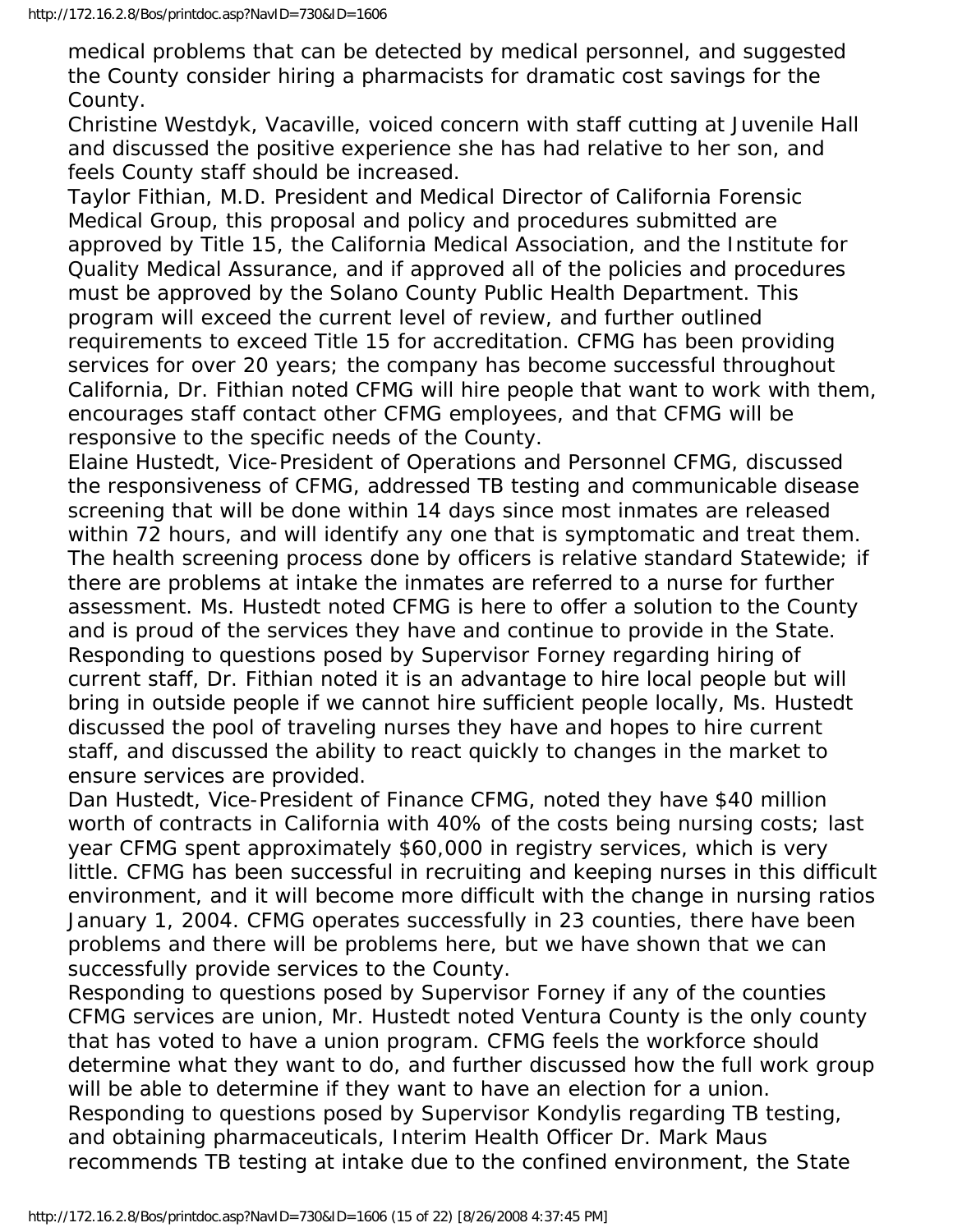correctional facilities now require X-rays be done at intake, it is an issue for testing inmates that are discharged prior to the test being read, there is always the potential for infection in the jail and the departing inmates contracting TB then taking it out into the general population. The Health Department gets pharmaceuticals from the same place the jail does and feels an analysis should be done to find if that would be a cost savings or not to bring that in-house. Chairman Kromm noted it is more difficult to hire a pharmacist than a nurse. Responding to questions posed by Supervisor Forney regarding the medical clinics sending patients to the hospital, Dr. Maus noted yes patients are sent to hospitals and most are covered under the Partnership Healthplan or Medicare or other plans.

Supervisor Silva discussed issues that need to be taken into consideration, the recruiting problems, the cumbersome hiring process, suggested doing provisional hiring, hiring current medical staff, the staff person that only has 2 months left to be vested, and voiced concern with the Social Worker II staff member. There are many attitudes of officers in doing intake of inmates, the officers need proper training, and a nurse should be able to review the questionnaire and look at the inmate and ask some very pointed questions, and voiced concern with the staffing shortage at the jail.

Responding to questions posed by Supervisor Silva regarding nurse staffing at Juvenile Hall and the liabilities, Mr. Merrill noted the main reason for this action is to improve the health care of the children. Gladys Moore, Superintendent of Juvenile Hall, noted the last Board of Corrections inspection the County did not meet the standard to have all youngsters examined within 96 hours of being booked into the hall, and this is an area where H&SS has not be able to accommodate us. The CFMG contract will meet all the requirements with less staff, and there is flexibility that we currently do not have.

Mr. Medvedoff noted contracts would continue with jail physiologist Mike Castell, Youth and Family Services will continue the mental health programs at the jail, and understands the Social Worker II has a tentative job offer from H&SS.

Responding to questions posed by Chairman Kromm regarding the CFMG proposal, Terry Stanley, Chairperson of the review committee and Director of Health Services at Partnership HealthPlan and a Registered Nurse, noted general discussion of the proposal at the review committee, the committee was directed to look at staffing for the Sheriff's Department, and was asked to identify any alternatives to the current staffing at the jail. There is a major concern regarding risk and liability at the jail. Salary adjustments were discussed, but the committee did not know if there are funds available for a salary increase.

Chairman Kromm noted the CMFG proposal is comparable to a consultant type analysis, frustration with the lengthy hiring process, and feels costs comparisons are needed.

Ms. Stanley feels the County is at huge risk knowing the nursing situation at the jail, discussed ways to brainstorm with management and staff to resolve problems, the need to aggressively recruit nurses on a full time basis, and the problems with the lengthy background checks.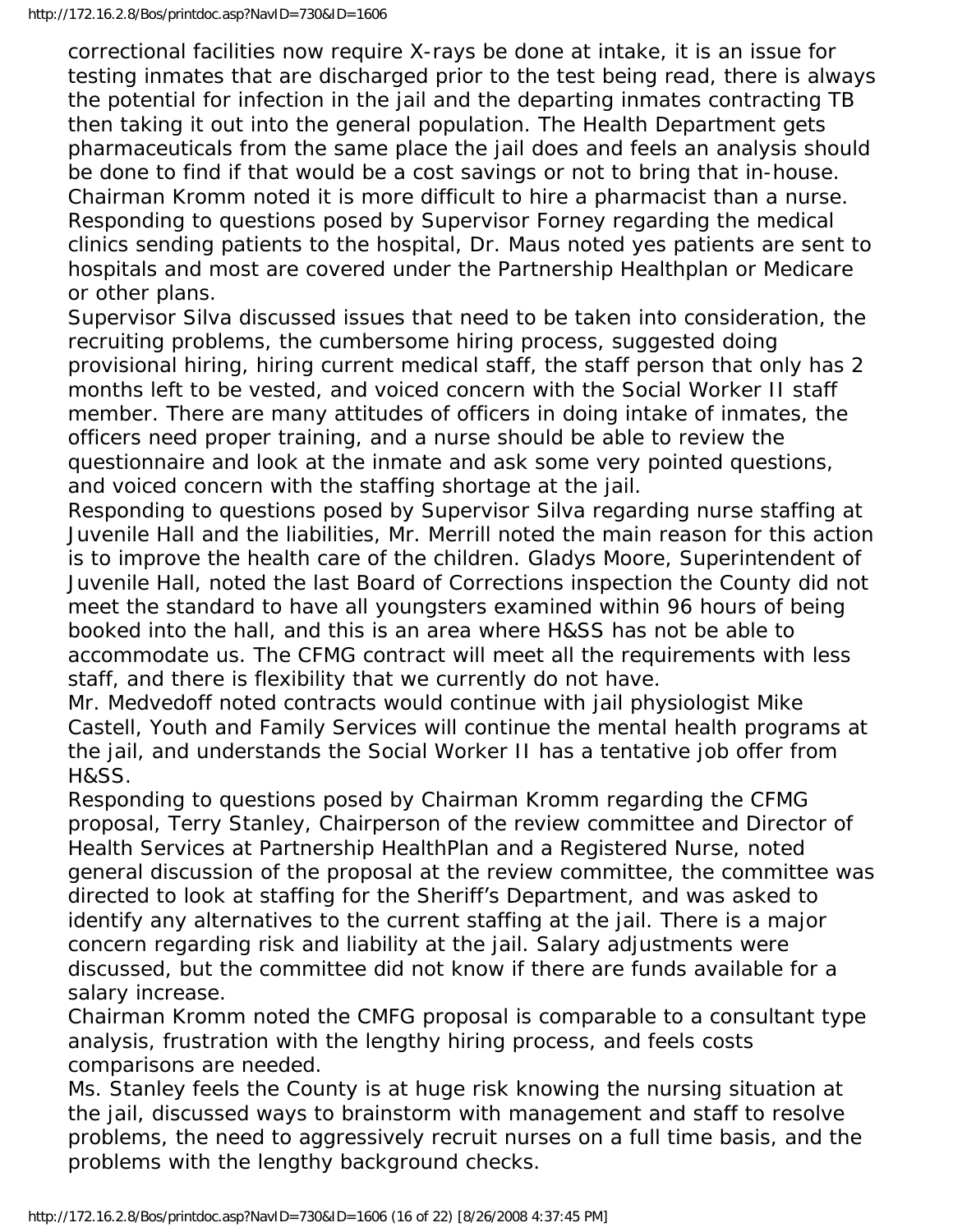Supervisor Kondylis discussed when nursing services were provided by H&SS, converting to allowing the Sheriff to control the nursing program at the jail, feels there are still alternatives to contracting out, wants the County to be in charge, wants loyal employees, and questioned why a contractor can provide the services for less money. Supervisor Kondylis voiced concern with contracting out, with less staff at Juvenile Hall, not doing immediate TB screenings, nurses not doing intakes, and we need to find out what is wrong by looking at intake liability, salaries, pharmaceuticals, doing background checks more quickly, and to direct staff to correct the problem.

Mr. Medvedoff discussed contract structure; the responsibilities of the County for catastrophic hospitalization, with comparisons the County could save \$300,000 with CFMG depending on major illnesses. It is likely the CFMG contract will save money each year, but it will depend on the outpatient and catastrophic illness caseload.

Responding to questions posed by Supervisor Forney regarding notifying H&SS of the staffing shortage at Juvenile Hall, Ms. Moore noted discussions with Nursing Supervisor Irvin. We do have the staff, but we are not meeting the Title 15 needs, and feels there could be some scheduling issues at Juvenile Hall. Supervisor Kondylis posed questions how CFMG can meet Title 15 Standards with less staff, Freddie Smith, Family Health Services Administrator H&SS, noted there is one unfounded nursing position at Juvenile Hall, funding issues for staff, and discussed the administrative overhead costs for County staffing. Dr. Maus discussed the significant increases in medical care guidelines in Juvenile Hall, beginning January 5th more nurse practioner time will be allocated to Juvenile Hall, the increase in care needed by the children in Juvenile Hall, and the increases in the population at the hall.

Mr. Hustedt discussed the proposed changes to staffing at Juvenile Hall resulting in lesser costs.

There was a short discussion regarding H&SS providing the services, high overhead costs, difficulties in filling shift times, and increasing the nursing salaries to be competitive.

Supervisor Forney feels we need to work cooperatively, voiced concern with medical care price gouging, with security for current employees, and is opposed to contracting out, but feels CMFG should accept this union and all the employees.

Sheriff Stanton voiced concern regarding his personal liability relative to ensuring that there is adequate medical coverage in the jails. Responding to these concerns County Counsel Dennis Bunting commented regarding general principles noting that there is a certain knowledge that the person or public agency possesses, information is known regarding an inmate/patient and that risk is disregarded that is deliberate indifference.

Supervisor Vasquez posed questions regarding provisional hiring, Supervisor Kondylis responding noted the request for H&SS to do a cost analysis to see if the services could be provided in-house for the contract price, and feels in the interim we should raise the salary to meet the market to address the recruitment problem.

Yolanda Irigon, Director of Human Resources noted CFMG will be offering a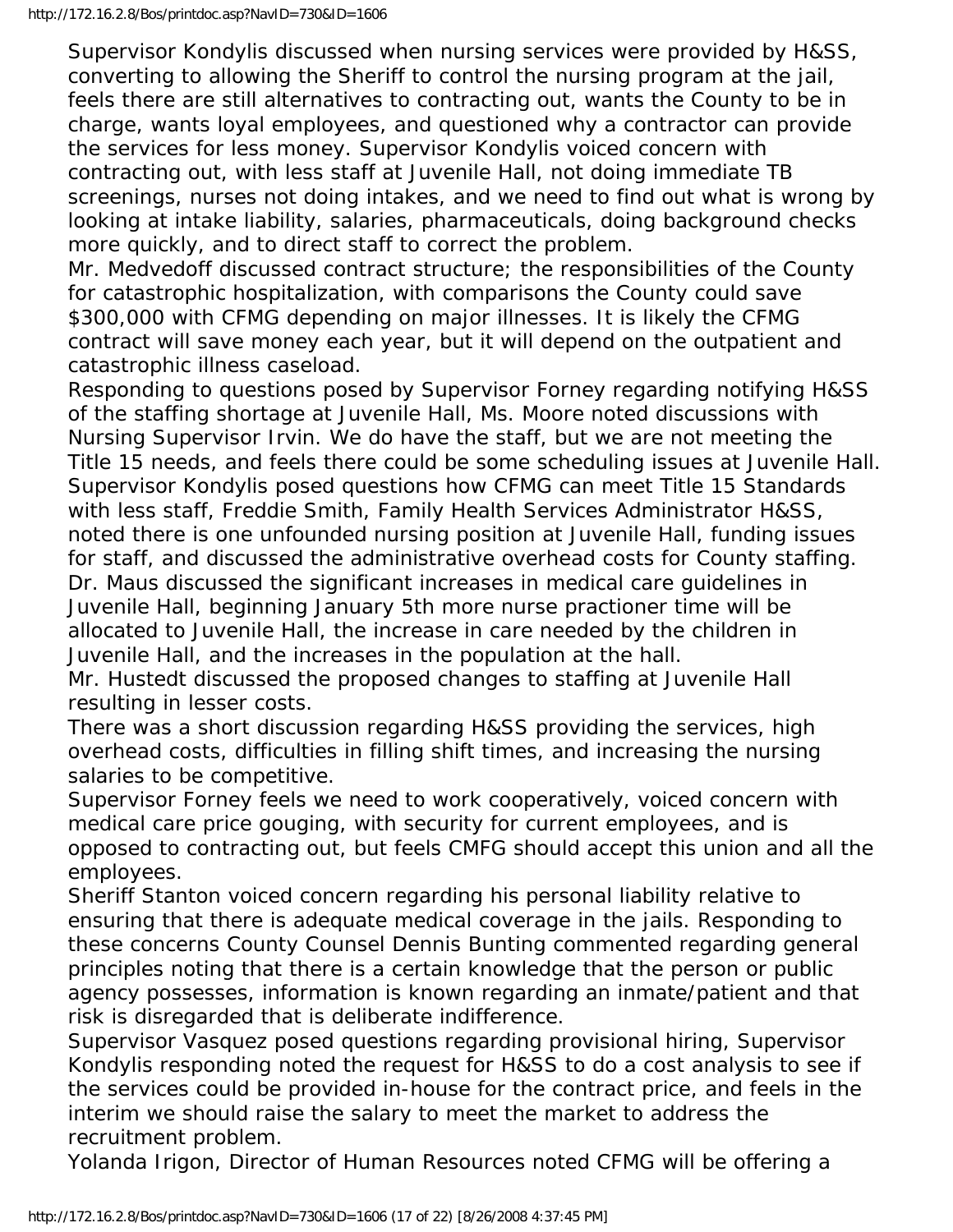\$2.00 increase over the County salary with differential, the other issue is the length of time it takes to do a background check, and there is a difference in recruiting for a hospital versus the institutional environment. The salary can be increased to \$34 an hour, but we still may not be able to fill the vacancies. Supervisor Vasquez feels CFMG will have the same problems with recruitment due to location of the jobs, how can they do it and the County cannot. Supervisor Silva noted we invited CFMG to present a proposal, noted the flexibilities CFMG has, if salaries are increased for nurses that raise must go to all nurses working for the County, differences between the public and private sector with incentives and bonuses, the potential for exposure in the jail, and recommends approval for the jail and to further study the Juvenile Hall/ Probation portion and to also remove the Social Worker II that should be continued outside of CFMG. Supervisor Silva wants employees that are close to being vested to be held over until they are vested, and feels CFMG should hire the current staff and to meet with the union and work something out. Supervisor Silva suggested CMFG accept the union now rather than going through the Federal Labor Standards process, but to add some caveats regarding flexibility on both sides. Supervisor Silva made a motion outlining these caveats, which was later withdrawn.

Chairman Kromm noted his frustration, feels the CFMG proposal is very thoughtful, we should be doing some of the changes recommended in the proposal, noted the need to move forward due to the exposure, is not in favor of removing Probation, suggested moving forward as written, but with the caveat with the card check and neutrality clause for union employees. That will make a relatively easy process to keep the union status in place. There is a good pier review/quality control assessment process included in the proposal to allow assessment by the County health professionals, feels the Social Worker could be absorbed back into H&SS, feels the nurses that are a few months from vesting should be allowed to finish the time to become vested outside of the scope of the contract. If this contract were approved, Chairman Kromm would like Human Resources to review the matrix developed by the review committee for nurses and healthcare professionals to address the lengthy hiring process. Suggested a thorough review/analysis in about 2 years on the quality of the care and if the County can do it cheaper internally, and feels CFMG is providing quality care throughout the State.

Supervisor Vasquez discussed union card checking and neutrality, responding to the comments Mr. Hustedt noted CFMG will offer positions to all of the current County staff, in starting a program there are many legal issues with card checks and feels the NLRB process is simple. There are legal issues with the existing contract with the County, and the full staff of employees should have the choice relative to unionizing or not.

Supervisor Vasquez noted the employees did have the choice as County employees and now what they are getting, and voiced concern with carving them out of the County family, and Mr. Hustedt noted in other counties people that are close to vesting have been grandfathered in for vesting on the County side.

Supervisor Kondylis expressed concern regarding the liability, regarding the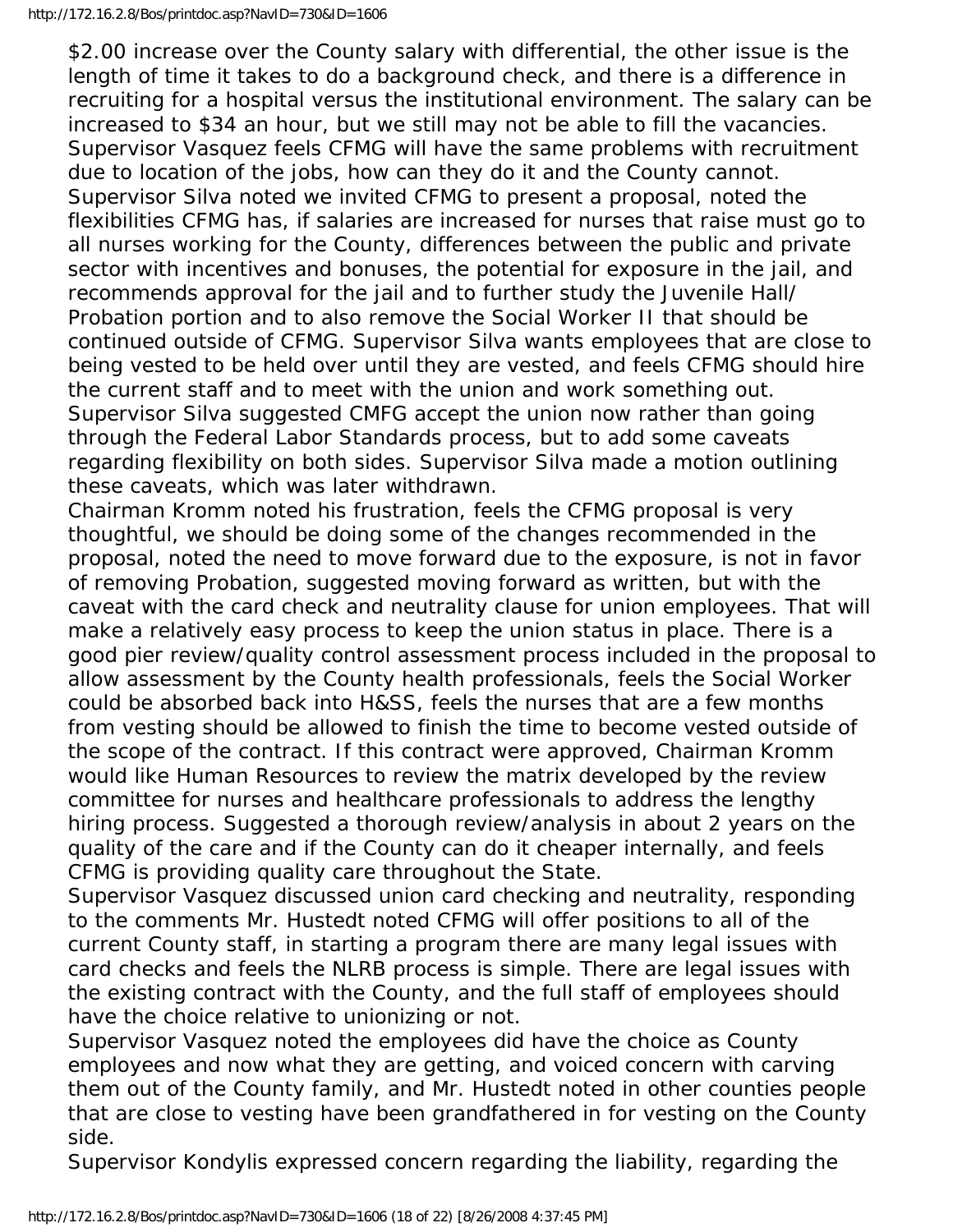requirement to pay per diem if the average patient level is above 1,015 and feels further cost analysis is needed.

Supervisor Silva withdrew his motion.

Supervisor Silva requested special note be made relative to the conversations of the union carding or being allowed to move into union status.

Supervisor Vasquez would like to insist there be card check and neutrality, and noted how troubled he is regarding this action.

On motion of Chairman Kromm and seconded by Supervisor Silva, the Board acted to accept the contract as written with the proviso that internally we ensure that the Social Worker II is placed in a position in Health and Social Services, that current County medical employees that are near vesting are allowed to continue employment with the County to get their full 5 years, and to rely on the assurances from CFMG that they will hire all current County employees, that an open process will occur relative to the selection of a union in the very near term.

The matter will come back in two years with analysis with what can be done internally to see if the County can meet or beat the cost with a more accelerated hiring process at the County

level. The Board also acted to adopt Resolution No. 2003-266 Amending the Allocation List in the Sheriff's Office. So ordered by a vote of 3-2, Supervisor Forney and Supervisor Kondylis voted no.

(Item 23) SOLANO COUNTY ADULT DETENTION NEEDS ASSESSMENT AND MASTER PLAN, CONTINUED TO JANUARY 2004

The Board was provided with an Agenda Submittal from General Services dated December 9, 2003, incorporated herein by reference, regarding the Adult Detention Needs Assessment and Master Plan prepared by Kitchell, Kaplan-McLaughlin-Diaz, and Dan Smith Associates.

Due to time constraints, this matter was continued to a meeting in January 2004.

(Item 27) PRESENTATION ON THE ECONOMIC IMPACT OF SOLANO COUNTY'S AGRICULTURAL INDUSTRY, CONTINUED TO JANUARY 2004

The Board was provided with an Agenda Submittal from the Agriculture Department dated December 9, 2003, incorporated herein by reference, regarding the agricultural economic impacts on the County. Due to time constraints, this matter was continued to a meeting in January 2004.

(Item 26) AUTHORIZATION TO ISSUE TO REQUEST PROPOSALS FOR THE DESIGN AND CONSTRUCTION OF HANGARS AT THE NUT TREE AIRPORT, DENIED

Director of Transportation Charlie Jones reviewed the information contained in the Agenda Submittal from his department dated December 9, 2003, incorporated herein by reference, regarding issuing a Request for Proposal for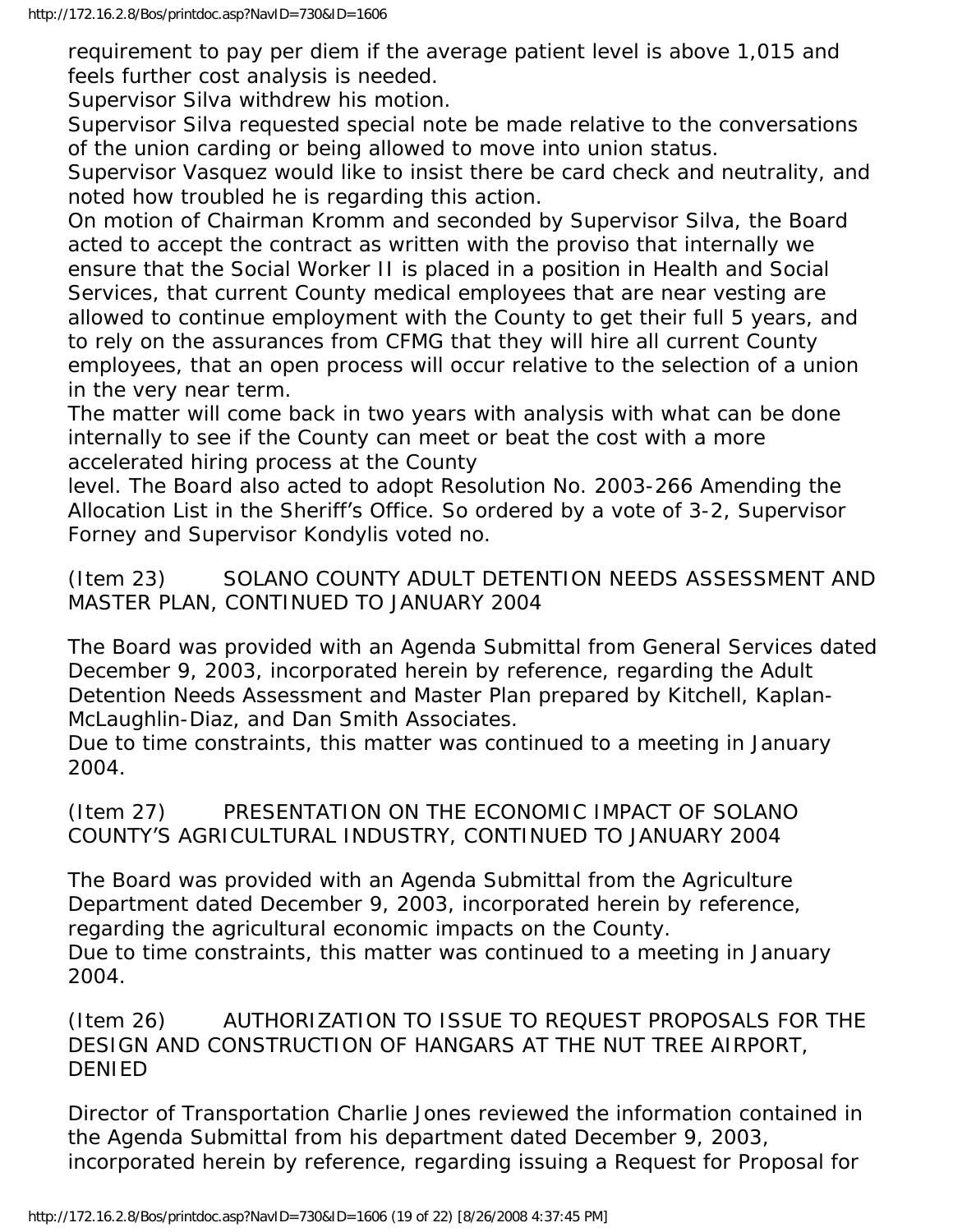additional hangars at the Nut Tree Airport, and noted the preliminary work and the delays that have hindered the project.

Responding to questions posed by Supervisor Kromm regarding utilizing a Project Labor Agreement (PLA), Mr. Jones noted that PLA's cannot be used on Federal projects as noted in an executive order. Supervisor Vasquez noted these are State funds for this project.

 There was a motion by Supervisor Kondylis and seconded by Chairman Kromm to move forward with the authorization to include a PLA unless County Counsel finds it is illegal.

 Supervisor Vasquez voiced concern with the project based on recommendations of a prior airport manager, and feels there may be better uses for the ground.

 Mr. Jones noted the hangars have been included in the Airport Master Plan, there is now a long waiting list for hangars reflecting the demand for the smaller hangars, and future plans to purchase additional land for airport use, promises to people for additional hangars, and feels it is in the best interest to move forward.

 Supervisor Vasquez noted according to the Management Audit, the Master Plan and the Airport Layout Plan is inadequate. We have placed facilities in places that jeopardize the ability for the airport to expand, and Supervisor Vasquez noted problems with the fuel island location, and feels we need further review for corporate aircraft at the airport.

 Responding to questions posed by Supervisor Forney regarding how this coincides with the Management Audit, Mr. Jones feels we need to move forward with projects that are in the works and in the Master Plan.

Chairman Kromm withdrew his second on the motion to move forward.

 County Counsel Dennis Bunting requested further consideration of the possible effects of obtaining State funds in the future.

 Chairman Kromm noted we have not done a good job for many years and it is time to stop and take a hard look before planning more facilities.

 Mr. Jones discussed expenses attributed to this project, and the need to move forward with a waterline that could hamper further development if it is not done.

 Chairman Kromm noted the need to show the audit report and discuss the situation with the State and the City of Vacaville relating to the significant issues that need to be addressed before there are any further commitments.

 Mr. Jones voiced concern with the \$112,000 loan payment that will be due in January, the airport does not have contingencies, and the outstanding costs already incurred, responding Chairman Kromm reiterated recommendations to review the situation with the State and the City of Vacaville.

 Responding to questions posed by Mr. Jones if the taxiway realignment and the wash rack projects are to be put on hold, Chairman Kromm noted the audit report recommended the wash rack be built.

 Supervisor Vasquez voiced concern with the proposed location of the wash rack, but feels it does makes sense to place the wash rack next to the fuel island. We need to look at a marketing plan to attract corporate airplanes.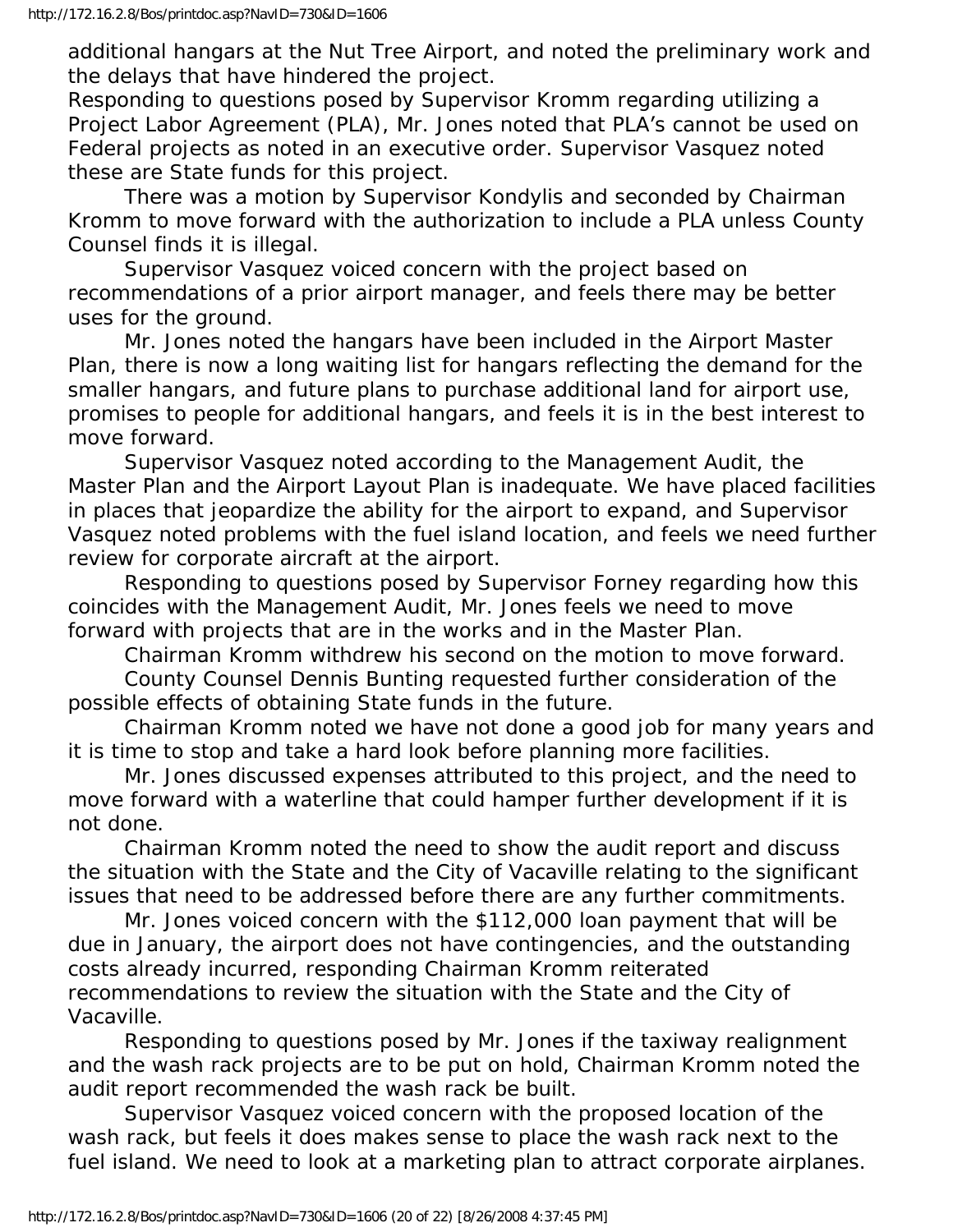Corporate planes use a lot of fuel, generate property tax, and those individuals will want to build big hangars. We need to provide that space, and we need to introduce standards.

 Assistant County Administrator Darby Hayes noted delaying the hangar project until the audit report was completed, feels the report is clear that the County should improve the airport, feels we will be able to do some expansion at the airport to make it viable.

The report also recommends a good balance of recreational and corporate customers, these hangars will allow recreational expansion, and discussed the purchase of more land for further expansion.

 There was a short discussion regarding installation of a water line as part of the hangar project, the possibility of the County having to put the water line in if this is not approved, and the questions now presented with the audit report.

County Administrator Michael Johnson discussed the potential of paying costs that have been incurred with General Fund money, this grant will build the hangars noted in the Master Plan, the commitment for a long range plan with the City of Vacaville for the airport and the surrounding area.

Responding to questions posed by Supervisor Silva regarding consultant review of the hangar project, Mr. Jones noted the consultant inquired if there are customers for the hangars, and with a waiting list of 42, it does show the need to provide those hangars.

Chairman Kromm noted these hangars are cheaper than a regular storage unit, and questioned if that is the best use of the land.

The motion by Supervisor Kondylis died for lack of a second.

 On motion of Supervisor Vasquez and seconded by Chairman Kromm, the Board acted to deny authorization to issue a Request for Proposals for the design and construction of hangars at the Nut Tree Airport and to not move forward with the project. So ordered by a vote of 4-1, Supervisor Kondylis voted no.

#### APPOINTMENTS/RESIGNATIONS TO BOARDS AND COMMISSIONS

 On motion of Supervisor Kondylis and seconded by Supervisor Silva, the Board acted to approve the following appointments and/or resignations to Boards and Commissions. So ordered by a vote of 5-0.

(Item 28A) SUPERVISOR JOHN M. VASQUEZ APPOINTED TO THE CALIFORNIA FAIRS FINANCING AUTHORITY BOARD OF DIRECTORS, as outlined in the Agenda Submittal dated December 9, 2003, incorporated herein by reference, for a term to expire September 2, 2007, approved.

(Item 28B) LARRY HUNT NOMINATED TO THE DEPARTMENT OF CORRECTIONS CITIZENS' ADVISORY COMMITTEE, as outlined in the Agenda Submittal dated December 9, 2003, incorporated herein by reference.

ADJOURN - This meeting of the Board of Supervisors recessed at 5:52 p.m. to continue December 16, 2003 at 9:00 a.m.